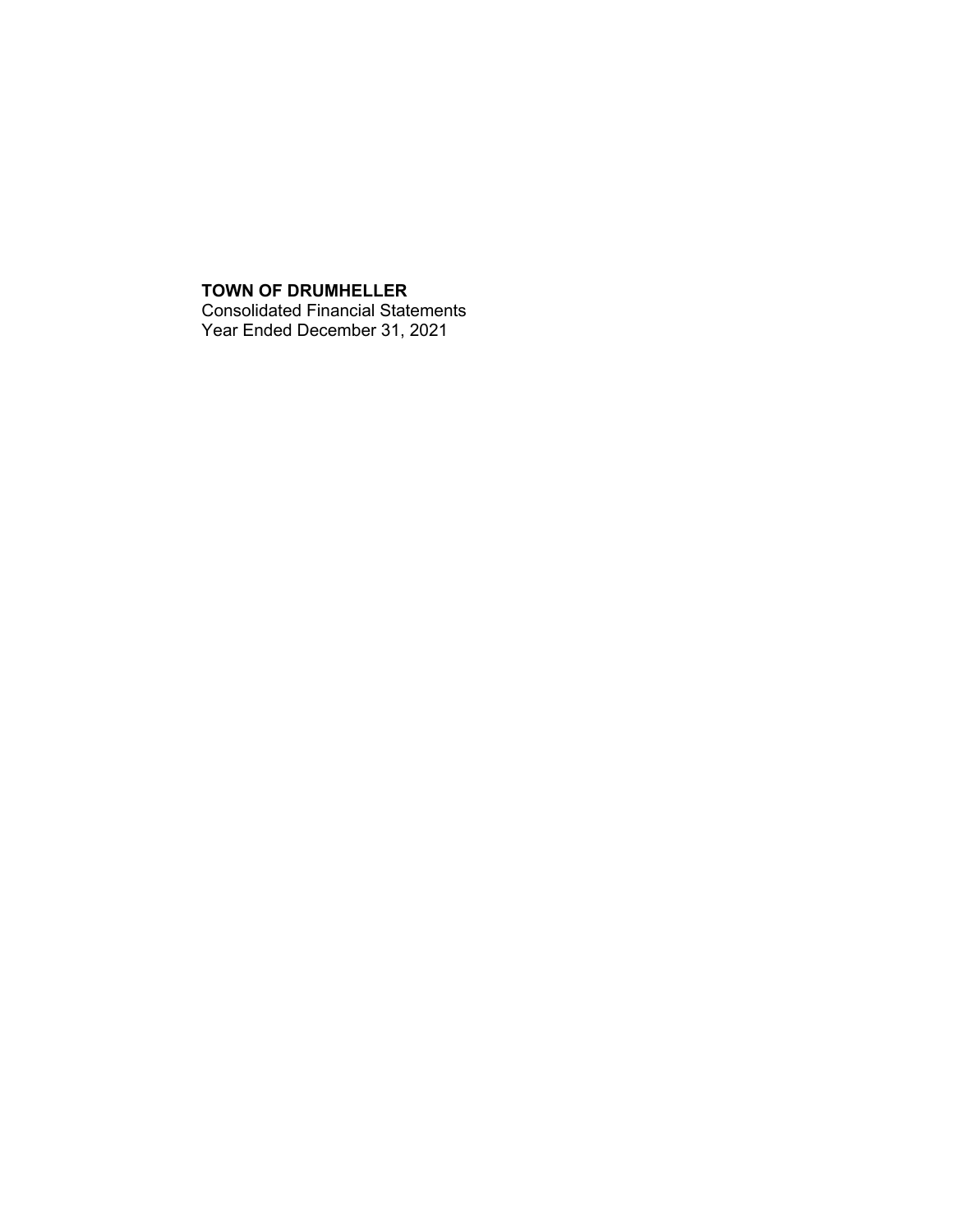Index to Consolidated Financial Statements Year Ended December 31, 2021

|                                                                     | Page      |
|---------------------------------------------------------------------|-----------|
| MANAGEMENT'S RESPONSIBILITY FOR FINANCIAL REPORTING                 | 1         |
| <b>INDEPENDENT AUDITOR'S REPORT</b>                                 | $2 - 3$   |
| CONSOLIDATED FINANCIAL STATEMENTS                                   |           |
| <b>Consolidated Statement of Financial Position</b>                 | 4         |
| <b>Consolidated Statement of Operations and Accumulated Surplus</b> | 5         |
| Consolidated Statement of Changes in Net Financial Assets           | 6         |
| <b>Consolidated Statement of Cash Flows</b>                         | 7         |
| Notes to Consolidated Financial Statements                          | $8 - 25$  |
| Consolidated Segmented Information (Schedule 1)                     | $26 - 27$ |
| Consolidated Segmented Information (Schedule 2)                     | $28 - 29$ |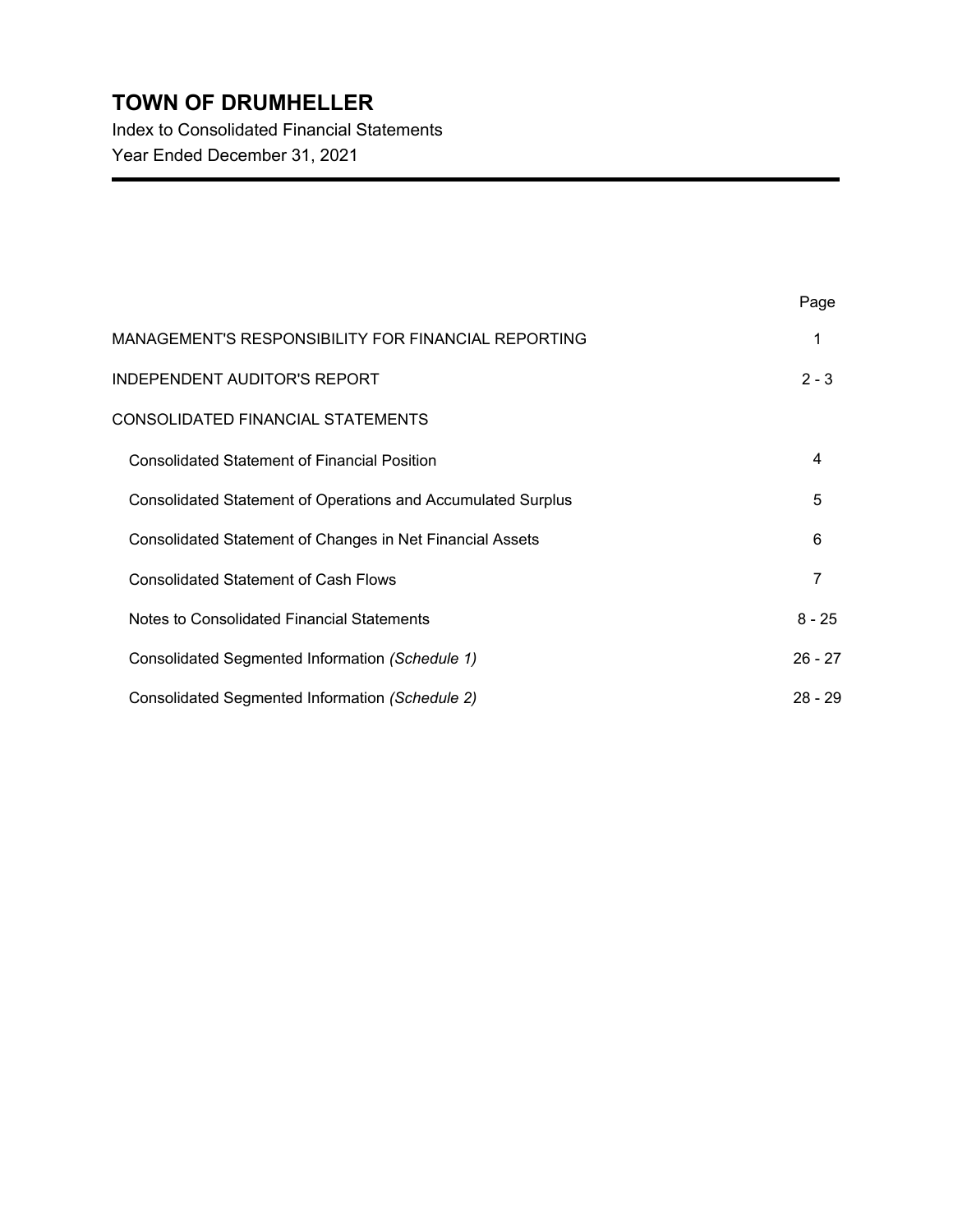## **MANAGEMENT'S RESPONSIBILITY FOR FINANCIAL REPORTING**

The accompanying consolidated financial statements of the Town of Drumheller (the "Town") have been prepared in accordance with Canadian public sector accounting standards. When alternative accounting methods exist, management has chosen those it deems most appropriate in the circumstances. These statements include certain amounts based on management's estimates and judgments. Management has determined such amounts based on a reasonable basis in order to ensure that the financial statements are presented fairly in all material respects.

The integrity and reliability of the Town of Drumheller's reporting systems are achieved through the use of formal policies and procedures, the careful selection of employees and an appropriate division of responsibilities. These systems are designed to provide reasonable assurance that the financial information is reliable and accurate.

The Town's Council is responsible for ensuring that management fulfills its responsibility for financial reporting and is ultimately responsible for reviewing and approving the financial statements. Council meets periodically with management, as well as the external auditors, to discuss internal controls over the financial reporting process, auditing matters and financial reporting issues, to satisfy themselves that each party is properly discharging their responsibilities, and to review the consolidated financial statements and the independent auditors' report.

The consolidated financial statements have been audited on behalf of Council by RSM Alberta LLP, in accordance with Canadian generally accepted auditing standards.

**Chief Administrative Officer** 

**Chief Financial Officer** 

Drumheller, AB May 02, 2022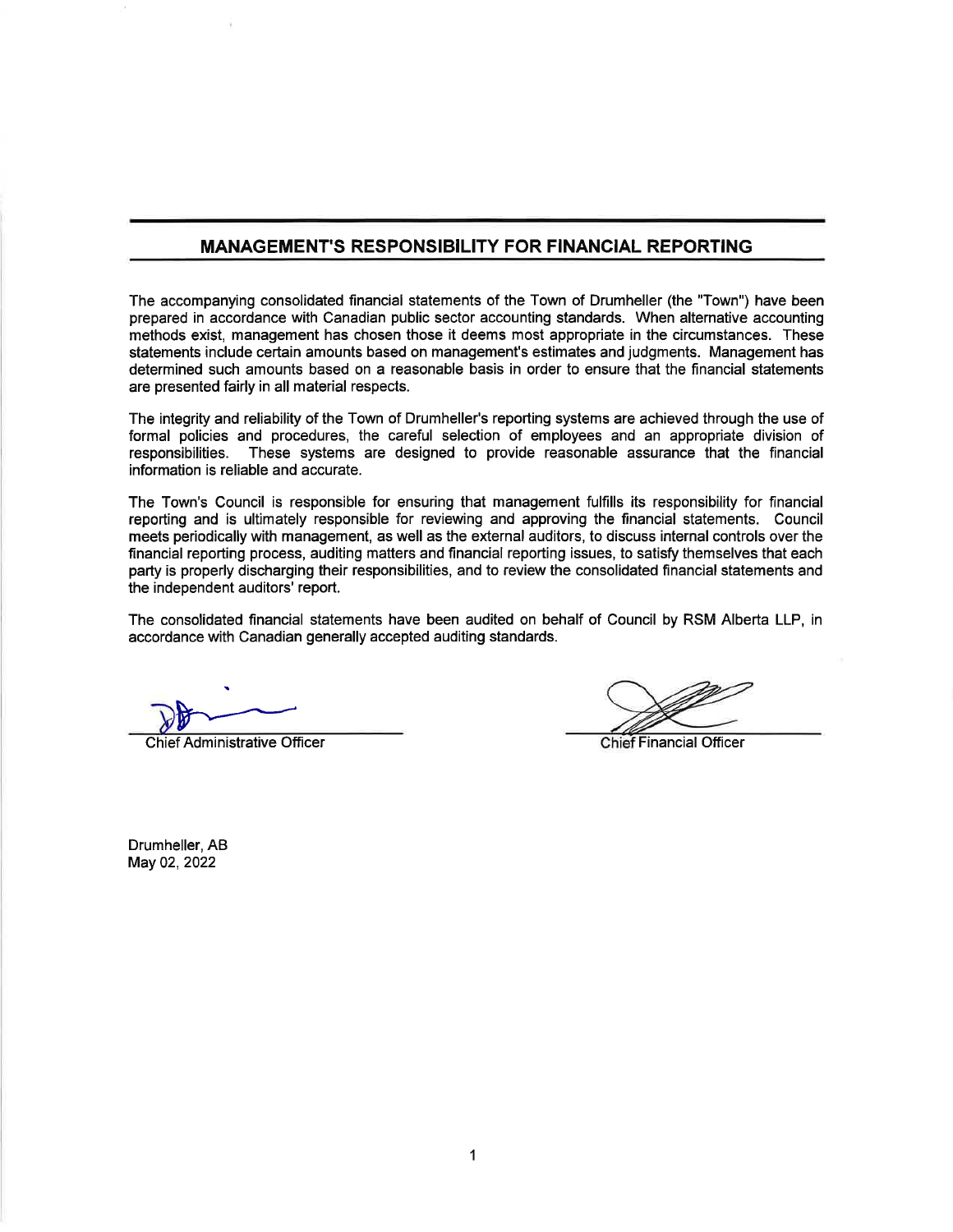

#### **INDEPENDENT AUDITOR'S REPORT**

### To the Members of Council of Town of Drumheller

#### *Opinion*

We have audited the consolidated financial statements of Town of Drumheller (the Town), which comprise the consolidated statement of financial position as at December 31, 2021, and the consolidated statements of operations and accumulated surplus, changes in net financial assets and cash flows for the year then ended, and notes to the consolidated financial statements, including a summary of significant accounting policies.

In our opinion, the accompanying consolidated financial statements present fairly, in all material respects, the consolidated financial position of the Town as at December 31, 2021, and the results of its consolidated operations, changes in net assets and its consolidated cash flows for the year then ended in accordance with Canadian public sector accounting standards.

#### *Basis for Opinion*

We conducted our audit in accordance with Canadian generally accepted auditing standards. Our responsibilities under those standards are further described in the *Auditor's Responsibilities for the Audit of the Consolidated Financial Statements* section of our report. We are independent of the Town in accordance with the ethical requirements that are relevant to our audit of the consolidated financial statements in Canada, and we have fulfilled our other ethical responsibilities in accordance with those requirements. We believe that the audit evidence we have obtained is sufficient and appropriate to provide a basis for our opinion.

#### *Responsibilities of Management and Those Charged with Governance for the Consolidated Financial Statements*

Management is responsible for the preparation and fair presentation of the consolidated financial statements in accordance with Canadian public sector accounting standards, and for such internal control as management determines is necessary to enable the preparation of consolidated financial statements that are free from material misstatement, whether due to fraud or error.

In preparing the consolidated financial statements, management is responsible for assessing the Town's ability to continue as a going concern, disclosing, as applicable, matters relating to going concern and using the going concern basis of accounting unless management either intends to liquidate the Town or to cease operations, or has no realistic alternative but to do so.

Those charged with governance are responsible for overseeing the Town's financial reporting process.

*(continues)*

**THE POWER OF BEING UNDERSTOOD** AUDIT | TAX | CONSULTING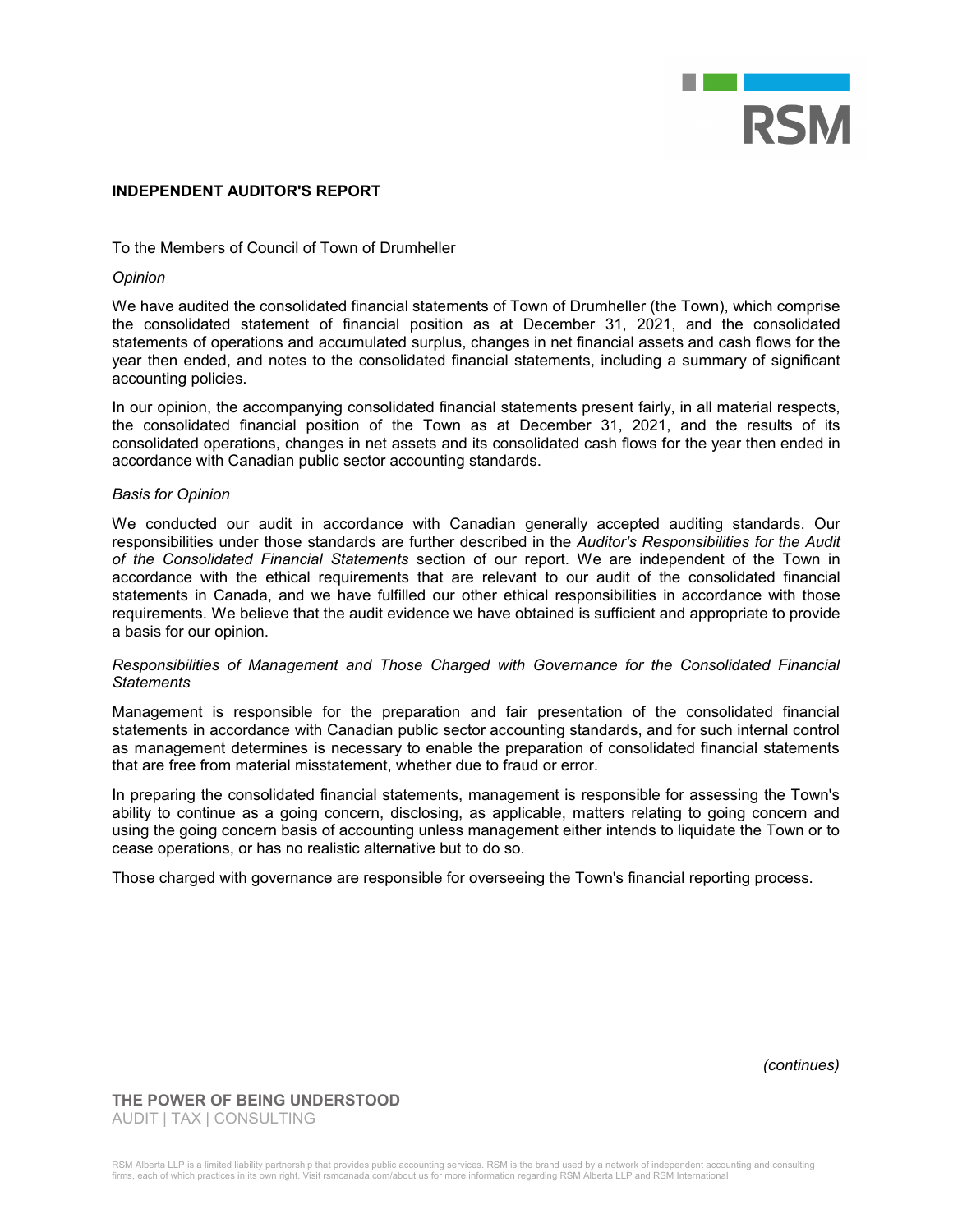#### *Auditor's Responsibilities for the Audit of the Financial Statements*

Our objectives are to obtain reasonable assurance about whether the consolidated financial statements as a whole are free from material misstatement, whether due to fraud or error, and to issue an auditor's report that includes our opinion. Reasonable assurance is a high level of assurance, but is not a guarantee that an audit conducted in accordance with Canadian generally accepted auditing standards will always detect a material misstatement when it exists. Misstatements can arise from fraud or error and are considered material if, individually or in the aggregate, they could reasonably be expected to influence the economic decisions of users taken on the basis of these consolidated financial statements. As part of an audit in accordance with Canadian generally accepted auditing standards, we exercise professional judgment and maintain professional skepticism throughout the audit. We also:

- Identify and assess the risks of material misstatement of the consolidated financial statements, whether due to fraud or error, design and perform audit procedures responsive to those risks, and obtain audit evidence that is sufficient and appropriate to provide a basis for our opinion. The risk of not detecting a material misstatement resulting from fraud is higher than for one resulting from error, as fraud may involve collusion, forgery, intentional omissions, misrepresentations, or the override of internal control.
- Obtain an understanding of internal control relevant to the audit in order to design audit procedures that are appropriate in the circumstances, but not for the purpose of expressing an opinion on the effectiveness of the Town's internal control.
- Evaluate the appropriateness of accounting policies used and the reasonableness of accounting estimates and related disclosures made by management.
- Conclude on the appropriateness of management's use of the going concern basis of accounting and, based on the audit evidence obtained, whether a material uncertainty exists related to events or conditions that may cast significant doubt on the Town's ability to continue as a going concern. If we conclude that a material uncertainty exists, we are required to draw attention in our auditor's report to the related disclosures in the consolidated financial statements or, if such disclosures are inadequate, to modify our opinion. Our conclusions are based on the audit evidence obtained up to the date of our auditor's report. However, future events or conditions may cause the Town to cease to continue as a going concern.
- Evaluate the overall presentation, structure and content of the consolidated financial statements, including the disclosures, and whether the consolidated financial statements represent the underlying transactions and events in a manner that achieves fair presentation.

We communicate with those charged with governance regarding, among other matters, the planned scope and timing of the audit and significant audit findings, including any significant deficiencies in internal control that we identify during our audit.

RSM Alberta LLP Edmonton, Alberta Chartered Professional Accountants

May 2, 2022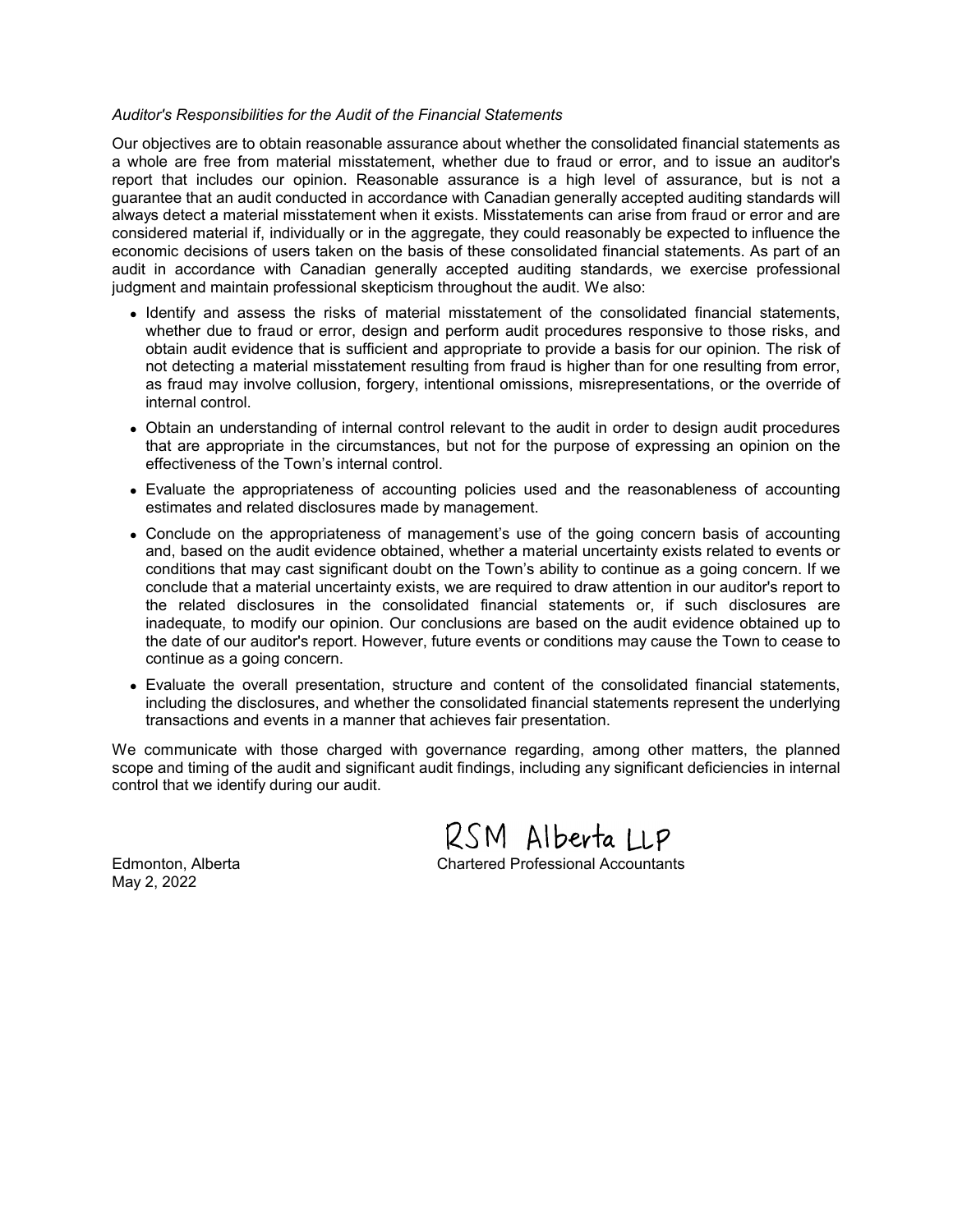Consolidated Statement of Financial Position

December 31, 2021

|                                          | 2021            | 2020            |
|------------------------------------------|-----------------|-----------------|
| <b>FINANCIAL ASSETS</b>                  |                 |                 |
| Cash and cash equivalents (Note 2)       | \$<br>3,822,934 | \$<br>7,050,487 |
| Investments (Note 3)                     | 45,075,485      | 40,736,326      |
| Taxes receivable (Note 4)                | 839,931         | 1,049,042       |
| Accounts receivable (Note 5)             | 6,258,193       | 3,785,353       |
| Accrued interest receivable              | 201,250         | 76,959          |
| Inventory held for resale (Note 6)       | 2,192,985       | 1,796,945       |
|                                          | 58,390,778      | 54,495,112      |
|                                          |                 |                 |
| <b>LIABILITIES</b>                       |                 |                 |
| Accounts payable and accrued liabilities | 4,468,985       | 2,259,307       |
| Employee benefit obligation (Note 7)     | 560,701         | 510,540         |
| Deferred revenue (Note 8)                | 23,992,382      | 24,315,898      |
| Long-term debt (Note 9)                  | 7,097,616       | 7,822,678       |
|                                          | 36,119,684      | 34,908,423      |
| <b>NET FINANCIAL ASSETS</b>              | 22,271,094      | 19,586,689      |
| <b>NON-FINANCIAL ASSETS</b>              |                 |                 |
| Tangible capital assets (Note 11)        | 150,973,353     | 146,542,862     |
| Inventory for consumption                | 1,130,798       | 924,442         |
| Prepaid expenses                         | 259,370         | 249,084         |
|                                          | 152,363,521     | 147,716,388     |
| <b>ACCUMULATED SURPLUS (Note 13)</b>     | \$174,634,615   | \$167,303,077   |

CONTINGENCIES *(Note 19)*

COMMITMENTS *(Note 20)*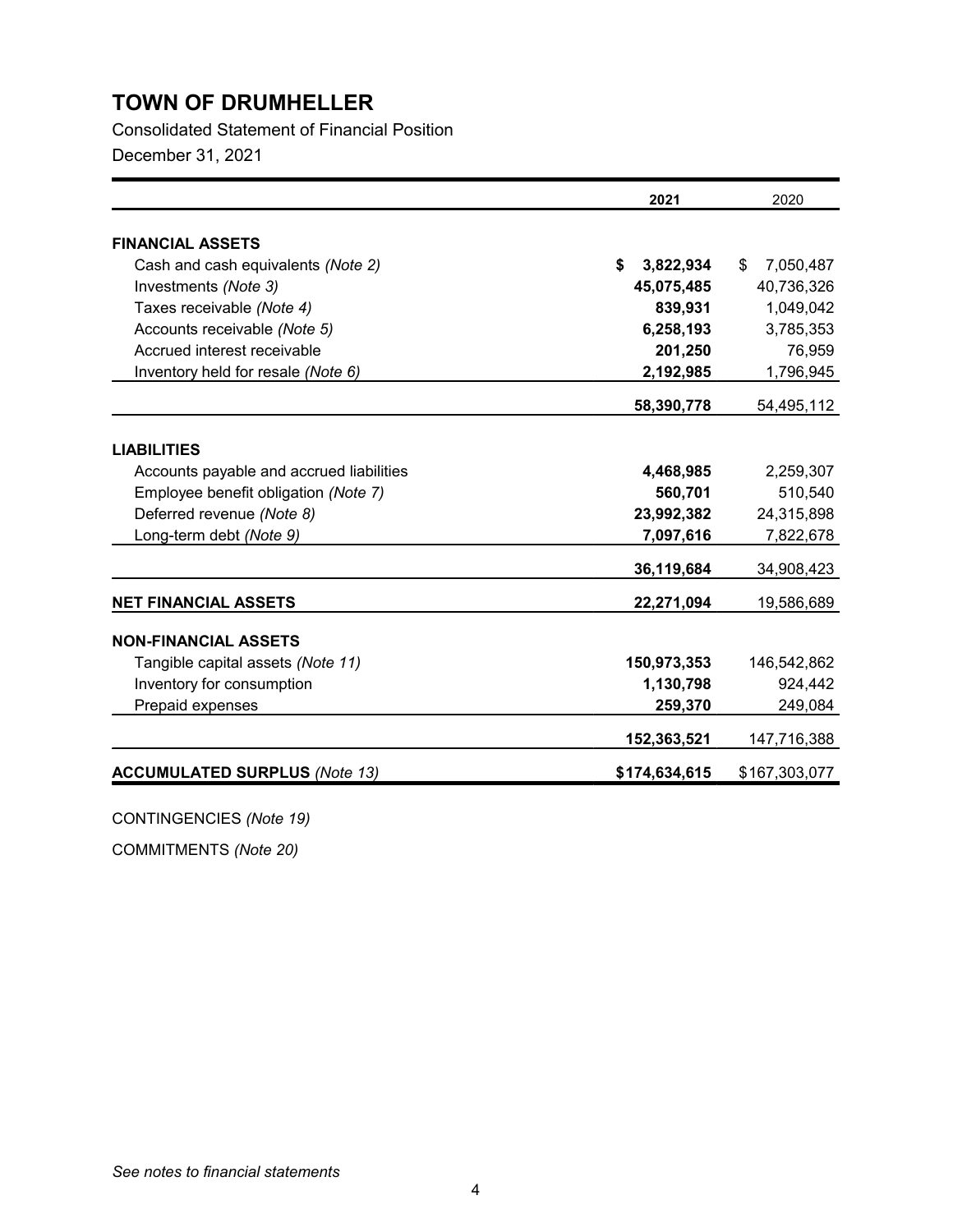Consolidated Statement of Operations and Accumulated Surplus

Year Ended December 31, 2021

|                                                                                                                                                                                                                                        | Budget 2021<br>(Note 23)                                                                                                | 2021                                                                                                                    | 2020                                                                                                                    |
|----------------------------------------------------------------------------------------------------------------------------------------------------------------------------------------------------------------------------------------|-------------------------------------------------------------------------------------------------------------------------|-------------------------------------------------------------------------------------------------------------------------|-------------------------------------------------------------------------------------------------------------------------|
| <b>REVENUES</b><br>Net municpal taxes (Note 14)<br>Sales and user fees<br>Government transfers for operating (Note 15)<br>Franchise and concessions<br>Investment income<br>Other<br>Rentals<br>Penalties and costs on taxes           | \$<br>9,008,330<br>6,776,945<br>787,170<br>1,863,545<br>415,000<br>415,310<br>268,375<br>165,650                        | S.<br>8,988,822<br>8,338,131<br>1,052,235<br>1,805,350<br>332,415<br>325,711<br>340,381<br>174,523                      | 8,937,148<br>\$<br>6,626,202<br>1,943,428<br>1,801,955<br>586,733<br>294,099<br>273,296<br>137,956                      |
|                                                                                                                                                                                                                                        | 19,700,325                                                                                                              | 21,357,568                                                                                                              | 20,600,817                                                                                                              |
| <b>EXPENSES</b><br>Legislative<br>Administration<br>Protective services<br><b>Transportation services</b><br>Water and wastewater<br>Waste management<br>Planning and development<br>Recreation and parks<br>Public health and welfare | 353,660<br>1,711,785<br>2,549,393<br>3,121,338<br>5,717,230<br>374,960<br>900,633<br>4,931,438<br>587,338<br>20,247,775 | 329,786<br>1,915,494<br>2,759,532<br>5,357,067<br>5,266,297<br>390,545<br>831,337<br>4,654,437<br>531,283<br>22,035,778 | 267,439<br>1,820,755<br>5,267,628<br>3,973,481<br>5,025,248<br>394,159<br>981,842<br>3,635,218<br>553,702<br>21,919,472 |
| <b>DEFICIT FROM OPERATIONS</b><br><b>CAPITAL REVENUES</b><br>Government transfers for capital (Note 15)<br>Other capital<br>(Loss) gain on disposal of tangible capital assets                                                         | (547, 450)<br>3,336,500                                                                                                 | (678, 210)<br>7,929,461<br>120,488<br>(40, 201)                                                                         | (1,318,655)<br>9,924,858<br>38,929                                                                                      |
| <b>ANNUAL SURPLUS</b><br>ACCUMULATED SURPLUS - BEGINNING OF<br><b>YEAR</b>                                                                                                                                                             | 3,336,500<br>2,789,050<br>167,303,077                                                                                   | 8,009,748<br>7,331,538<br>167,303,077                                                                                   | 9,963,787<br>8,645,132<br>158,657,945                                                                                   |
| <b>ACCUMULATED SURPLUS - END OF YEAR</b>                                                                                                                                                                                               | \$170,092,127                                                                                                           | \$174,634,615                                                                                                           | \$167,303,077                                                                                                           |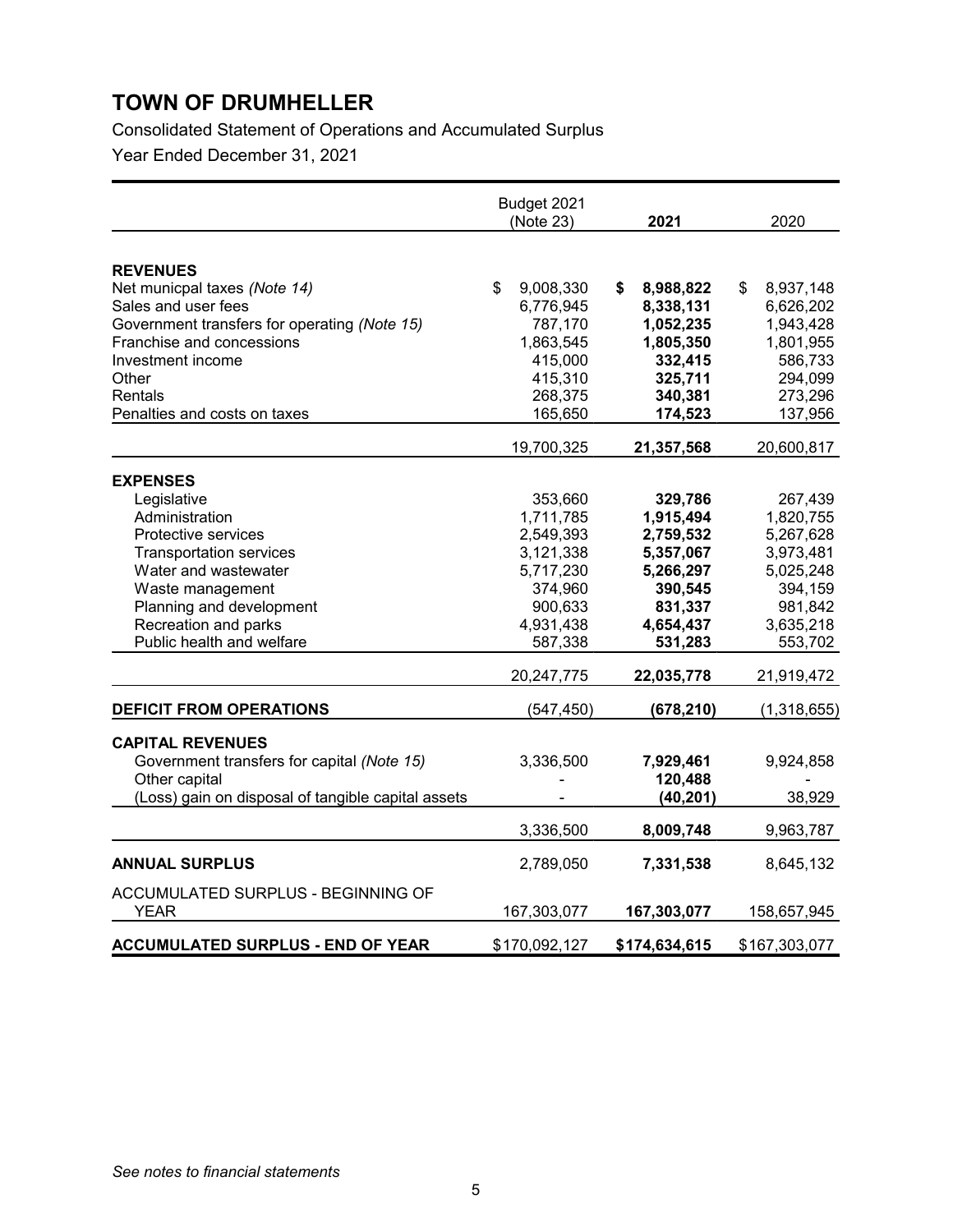Consolidated Statement of Changes in Net Financial Assets Year Ended December 31, 2021

|                                                  | <b>Budget</b><br>2021<br>(Note 23) | 2021             | 2020             |
|--------------------------------------------------|------------------------------------|------------------|------------------|
|                                                  |                                    |                  |                  |
| <b>ANNUAL SURPLUS</b>                            | 2,789,050<br>\$                    | 7,331,538<br>\$  | 8,645,132<br>\$  |
| Acquisition of tangible capital assets           | (3,843,560)                        | (9,761,282)      | (11, 233, 574)   |
| Amortization of tangible capital assets          | 4,064,258                          | 4,950,983        | 4,721,130        |
| Gain on sale of tangible capital assets          |                                    | 40,201           | (38, 929)        |
| Transfer out of construction in progress         |                                    | 249,414          | 422,944          |
| Proceeds on sale of tangible capital assets      |                                    | 90,193           | 80,784           |
|                                                  | 220,698                            | (4, 430, 491)    | (6,047,645)      |
| Decrease (increase) in prepaid expenses          |                                    | (10, 286)        | 41,496           |
| (Increase) decrease in inventory for consumption |                                    | (206,356)        | (329,790)        |
|                                                  | 220,698                            | (4,647,133)      | (6,335,939)      |
| <b>INCREASE IN NET FINANCIAL ASSETS</b>          | 3,009,748                          | 2,684,405        | 2,309,193        |
| <b>NET FINANCIAL ASSETS - BEGINNING OF</b>       |                                    |                  |                  |
| <b>YEAR</b>                                      | 19,586,689                         | 19,586,689       | 17,277,496       |
| <b>NET FINANCIAL ASSETS - END OF YEAR</b>        | 22,596,437<br>\$                   | 22,271,094<br>\$ | 19,586,689<br>\$ |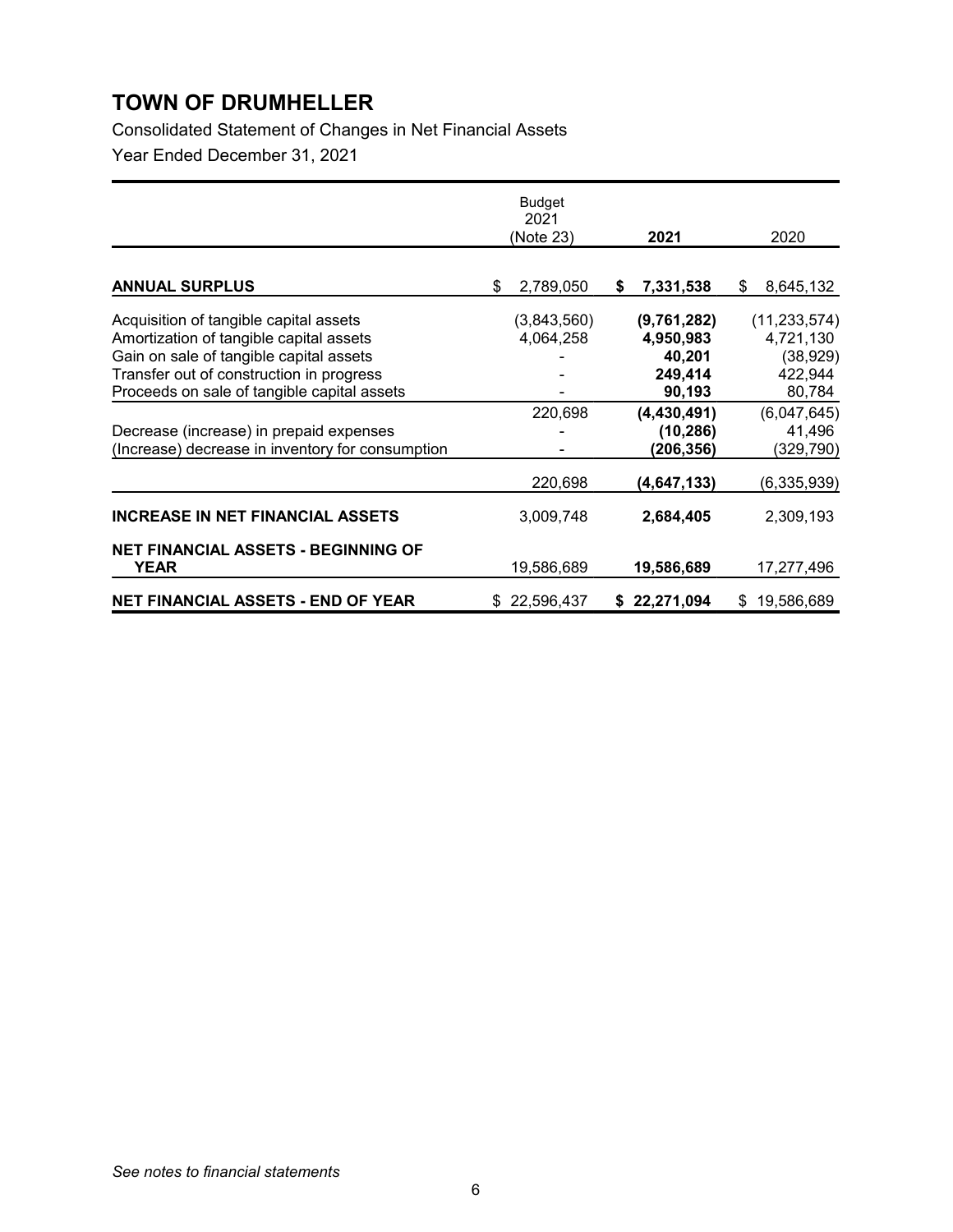Consolidated Statement of Cash Flows

Year Ended December 31, 2021

|                                                    | 2021            | 2020            |
|----------------------------------------------------|-----------------|-----------------|
| <b>CASH PROVIDED BY (USED IN):</b>                 |                 |                 |
| <b>OPERATING ACTIVITIES</b>                        |                 |                 |
| Annual surplus                                     | \$<br>7,331,538 | \$<br>8,645,132 |
| Items not affecting cash:                          |                 |                 |
| Amortization of tangible capital assets            | 4,950,983       | 4,721,130       |
| Loss (gain) on disposal of tangible capital assets | 40,201          | (38, 929)       |
| Transfer out of construction in progress           | 249,414         | 422,944         |
|                                                    | 12,572,136      | 13,750,277      |
| Changes in non-cash working capital:               |                 |                 |
| Taxes receivable                                   | 209,111         | 70,533          |
| Accounts receivable                                | (2,472,840)     | 387,269         |
| Accrued interest receivable                        | (124, 291)      | 17,653          |
| Inventory held for resale                          | (396, 040)      | 63,569          |
| Accounts payable and accrued liabilities           | 2,209,678       | (420, 973)      |
| Employee benefit obligation                        | 50,161          | 25,939          |
| Deferred revenue                                   | (323, 516)      | 13,007,221      |
| Inventory for consumption                          | (206, 356)      | (329, 790)      |
| Prepaid expenses                                   | (10, 286)       | 41,496          |
|                                                    | (1,064,379)     | 12,862,917      |
|                                                    | 11,507,757      | 26,613,194      |
| <b>CAPITAL ACTIVITIES</b>                          |                 |                 |
| Purchase of tangible capital assets                | (9,761,282)     | (11, 233, 574)  |
| Proceeds on disposal of tangible capital assets    | 90,193          | 80,784          |
|                                                    |                 |                 |
|                                                    | (9,671,089)     | (11, 152, 790)  |
| <b>INVESTING ACTIVITIES</b>                        |                 |                 |
| Purchase of investments                            | (47, 559, 359)  | (17,056,268)    |
| Proceeds on redemption of investments              | 43,220,200      | 3,882,468       |
|                                                    | (4, 339, 159)   | (13,173,800)    |
| <b>FINANCING ACTIVITIES</b>                        |                 |                 |
| Repayment of long-term debt                        | (725,062)       | (698,934)       |
|                                                    |                 |                 |
|                                                    | (725, 062)      | (698, 934)      |
| (DECREASE) INCREASE IN CASH AND CASH EQUIVELANTS   | (3,227,553)     | 1,587,670       |
| Cash and cash equivelants - beginning of year      | 7,050,487       | 5,462,817       |
| CASH AND CASH EQUIVELANTS - END OF YEAR            | \$<br>3,822,934 | \$<br>7,050,487 |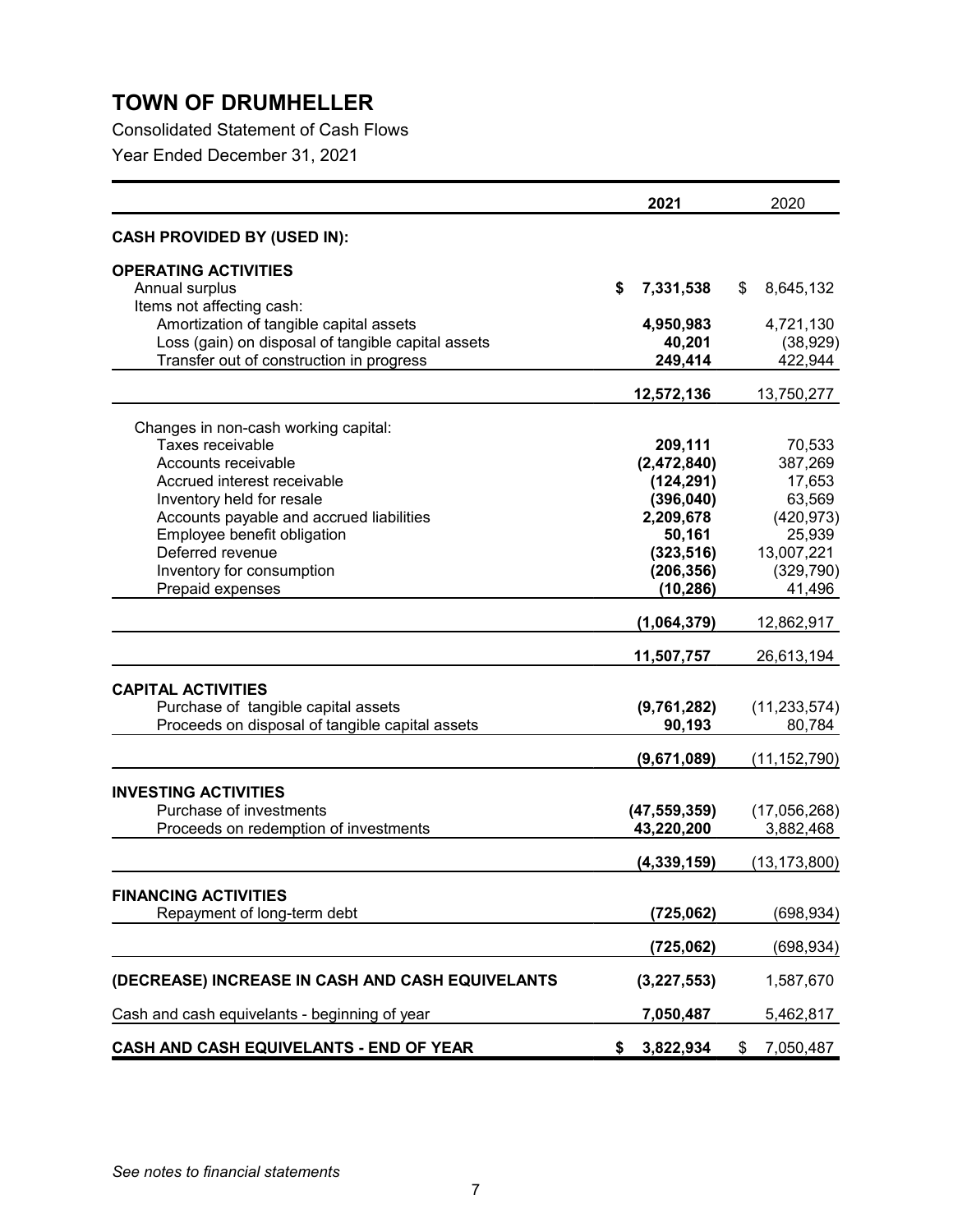Notes to Consolidated Financial Statements

Year Ended December 31, 2021

### **1. SUMMARY OF SIGNIFICANT ACCOUNTING POLICIES**

The consolidated financial statements of the Town of Drumheller (the "Town") are the representations of management prepared in accordance with Canadian Public Sector Accounting Standards (PSAS). Significant aspects of the accounting policies adopted by the Town are as follows:

#### Reporting entity

The consolidated financial statements reflect the assets, liabilities, revenues and expenses, changes in net financial assets and cash flows of the reporting entity. This entity is comprised of the municipal operations plus all the organizations that are owned or controlled by the Town and therefore, are accountable to the Town Council for the administration of their financial affairs and resources. The summary of taxes levied (Note 14) also includes requisitions for education and social organizations that are not part of the municipal reporting entity.

#### Cash and cash equivalents

Cash and cash equivalents consist of cash on hand and cash on deposit less outstanding cheques at the reporting date.

#### Investments

Investments are recorded at amortized cost. Investment premiums and discounts are amortized on the net present value basis over the term of the respective investments. When there has been a decline in the market value which is other than temporary in nature, the respective investments are written down to market value. During the year, there was no impairment recorded (2020 - \$nil).

#### Inventory held for resale

Inventory held for resale includes land and buildings. Inventory held for resale is recorded at the lower of cost or net realizable value. Cost includes costs for land acquisition and improvements required to prepare the land for servicing such as clearing, stripping and leveling charges. Related development costs incurred to provide infrastructure such as water and wastewater services, roads, sidewalks and street lighting are recorded as physical assets under their respective function. During the year, there was no impairment recorded (2020 - \$nil).

#### Inventory for consumption

Inventory for consumption is valued at the lower of cost or net realizable value with cost determined using the average cost method.

#### Contaminated sites

Contaminated sites are a result of contamination being introduced into air, soil, water or sediment of a chemical, organic or radioactive material or live organism that exceeds an environmental standard. The liability is recorded net of any expected recoveries. A liability for remediation of a contaminated site is recognized when a site is not in productive use and is management's estimate of the cost of post-remediation including operation, maintenance and monitoring.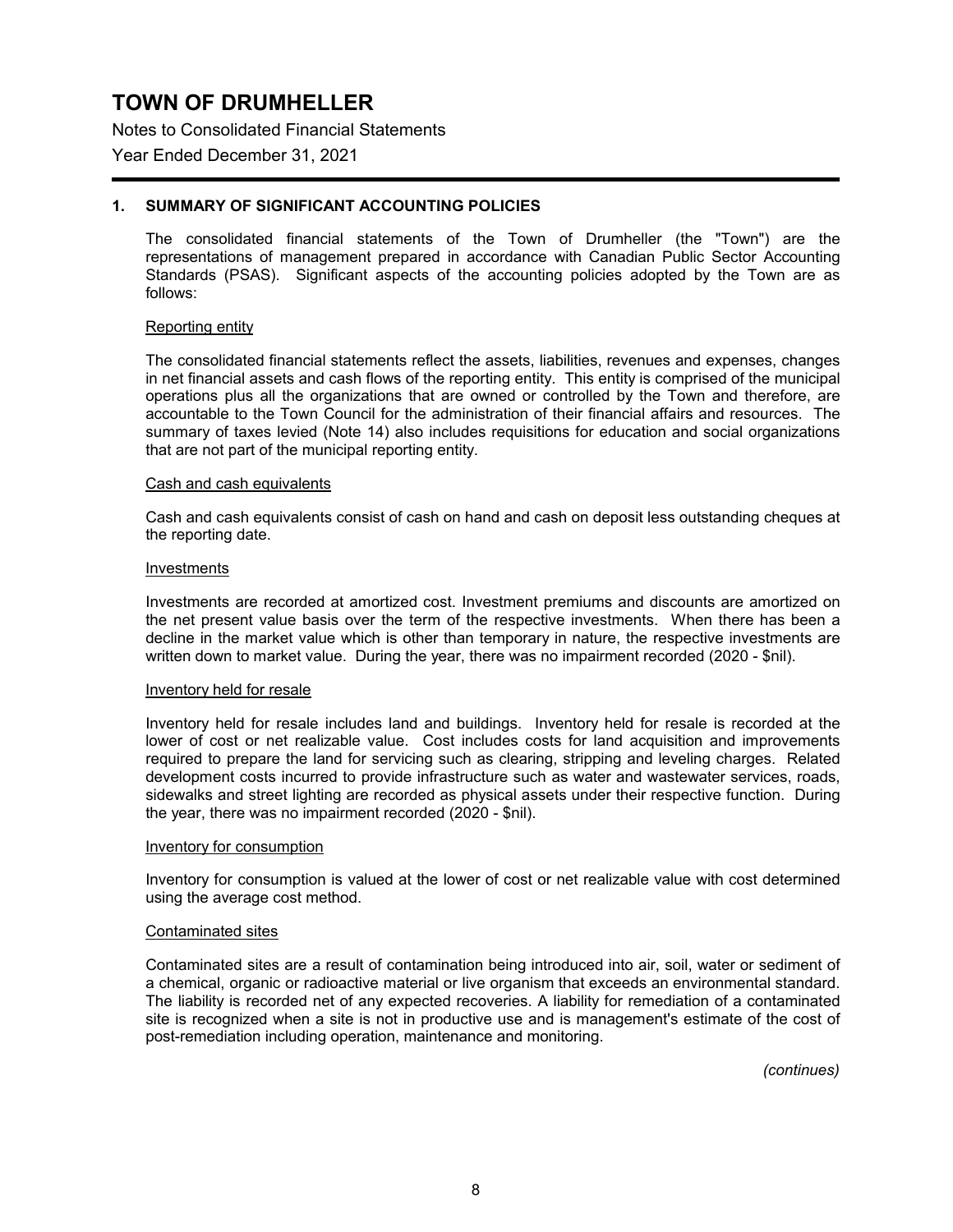Notes to Consolidated Financial Statements

Year Ended December 31, 2021

### **1. SUMMARY OF SIGNIFICANT ACCOUNTING POLICIES** *(continued)*

#### Government transfers

Government transfers are the transfer of assets from senior levels of government that are not the result of an exchange transaction, are not expected to be repaid in the future, or the result of a direct financial return. Government transfers are recognized in the financial statements as revenue in the period in which events giving rise to the transfer occur, providing the transfers are authorized, any eligibility criteria have been met, and reasonable estimates of the amounts can be determined.

#### Tangible capital assets

Tangible capital assets are recorded at cost less accumulated amortization. Cost includes all costs directly attributable to the acquisition or construction of the tangible capital asset including transportation costs, installation costs, design and engineering fees, legal fees and site preparation costs. Contributed tangible capital assets are recorded at fair value at the time of the contribution, with a corresponding amount recorded as revenue. Amortization is recorded on a straight-line basis over the estimated life of the tangible capital asset commencing once the asset is available for productive use as follows:

| Land improvements            | 15 to 45 years |
|------------------------------|----------------|
| <b>Buildings</b>             | 25 to 50 years |
| <b>Engineered Structures</b> | 45 to 75 years |
| Water system                 |                |
| Wastewater system            | 45 to 75 years |
| Road system                  | 5 to 65 years  |
| Machinery and equipment      | 5 to 40 years  |
| <b>Motor Vehicles</b>        | 10 to 40 years |

One-half of the annual amortization is charged in the year of acquisition. Work in process (assets under construction) have a cost of \$10,514,412 (2020 - \$4,494,398) and are not amortized until the asset is available for productive use.

#### Retirement benefits and other employee benefits plans

The Town's contributions due during the period to its multi-employer defined benefit plan are expensed as incurred.

### Excess collections and under-levies

Excess collections arise from the difference between the actual levy made to cover each requisition and the actual amount requisitioned. If the actual levy exceeds the requisition, the excess collection is accrued as a liability and as a reduction in property tax revenue. Requisition tax rates in the subsequent year are adjusted for any excess collections.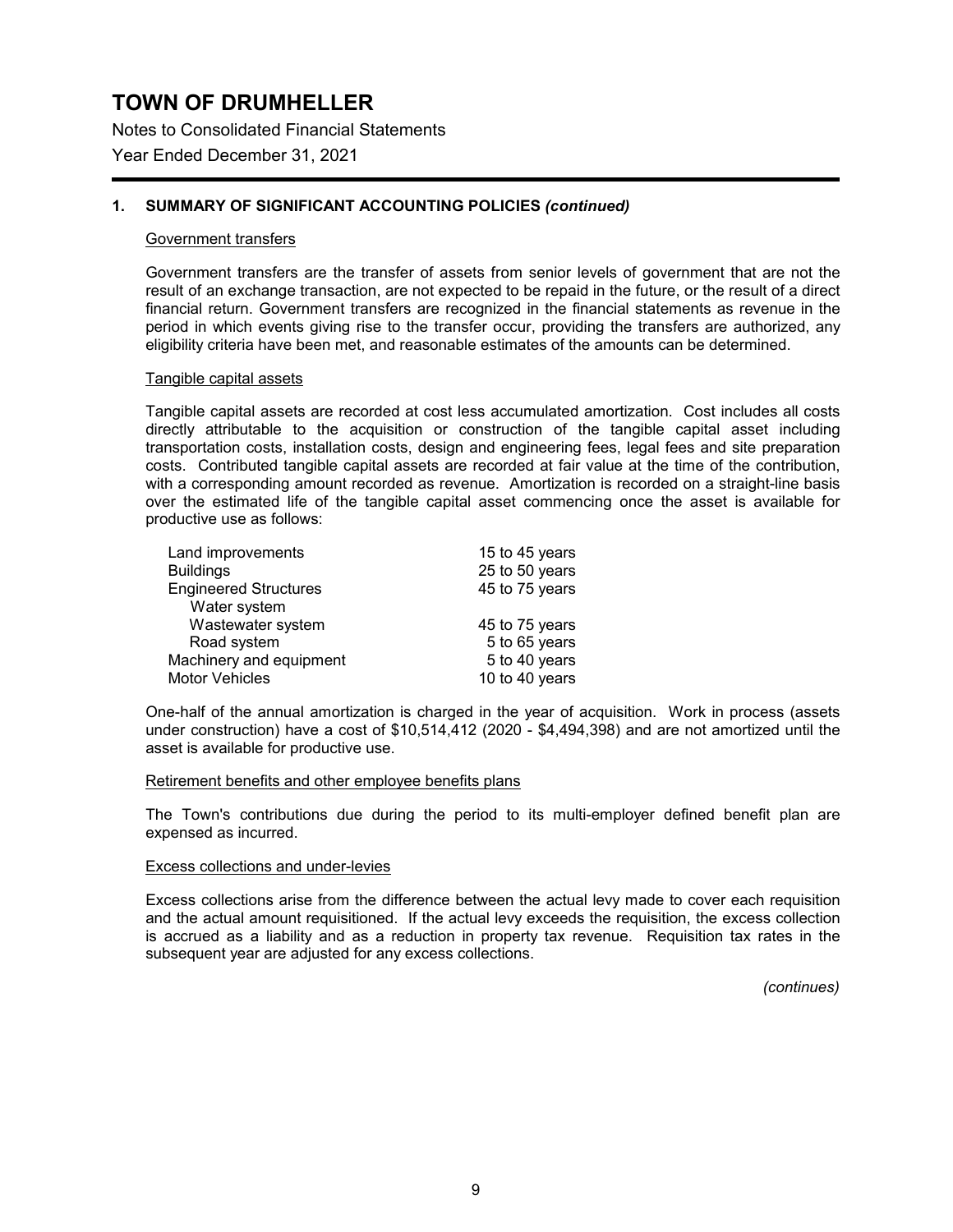Notes to Consolidated Financial Statements

Year Ended December 31, 2021

### **1. SUMMARY OF SIGNIFICANT ACCOUNTING POLICIES** *(continued)*

### Collection of taxes on behalf of other taxation authorities

The Town collects taxation revenue on behalf of other entities. Such levies, other revenues, expenses, assets and liabilities with respect to the operations of entities are not reflected in these financial statements.

The entities the Town collects taxation revenue on behalf of are:

- Alberta School Foundation Fund
- Drumheller and District Seniors Foundation

#### Non-financial assets

Non-financial assets are not available to discharge existing liabilities and are held for use in the provision of services. They have useful lives extending beyond the current year and are not intended for sale in the normal course of operations. The change in non-financial assets during the year, along with excess of revenues over expenses, provides the consolidated Change in Net Financial Assets for the year. Non-financial assets include tangible capital assets, inventory for consumption, and prepaid expenses.

### Use of estimates

The preparation of financial statements in conformity with Canadian public sector accounting standards requires management to make estimates and assumptions that affect the reported amount of assets and liabilities, disclosure of contingent assets and liabilities at the date of the financial statements and the reported amounts of revenues and expenses during the period. Such estimates are periodically reviewed and any adjustments necessary are reported in earnings in the period in which they become known. Where measurement uncertainty exists, the financial statements have been prepared within reasonable limits of materiality. Actual results could differ from these estimates.

Significant estimates include assumptions used in a number of areas including useful lives of tangible capital assets and the determination of reserves. Estimates are also used for various liabilities including accrued liabilities. Other areas that estimates are used include revenue recognized in the year, provision for tax exempt appeals, investment impairment, provisions for allowances in accounts receivable and in performing actuarial valuations of employee future benefits.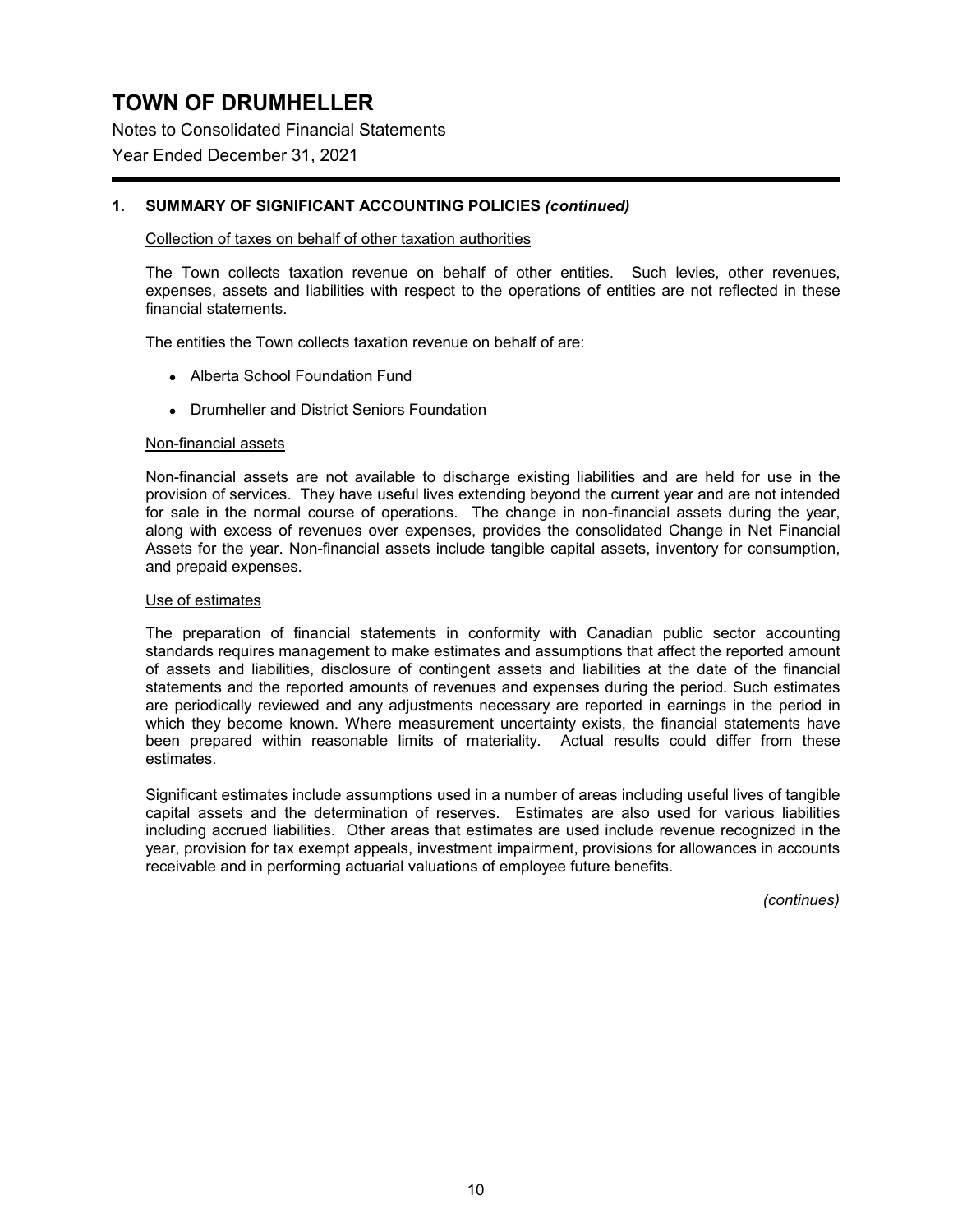Notes to Consolidated Financial Statements Year Ended December 31, 2021

# **1. SUMMARY OF SIGNIFICANT ACCOUNTING POLICIES** *(continued)*

#### Revenue recognition

Revenues are accounted for in the period in which the transactions or events occurred that gave rise to the revenues.

Funds received for specific purposes which are externally restricted by legislation, regulation or agreement and are not available for general municipal purposes, are accounted for as deferred revenue on the consolidated Statement of Financial Position. The revenue is recognized in the consolidated Statement of Operations in the year in which it is used for the specified purpose.

Government transfers, which include legislative grants, are recognized in the financial statements in the period in which events giving rise to the transfer occur, providing the transfers are authorized, any eligibility criteria have been met, and reasonable estimates of the amount can be made.

Property tax revenue is based on market value assessments determined in accordance with the Municipal Government Act (MGA). Tax mill rates are established annually. Taxation revenues are recorded at the time the tax billings are issued. Assessments are subject to appear. Losses on assessment appeals are recorded as adjustments to tax revenues and receivables when a written decision is received from the authorized board.

Charges for sewer and water usage are recorded as user fees. Connection fee revenues are recognized when the connection has been established.

Conditional grant revenue is recognized to the extent the conditions imposed on it have been fulfilled. Unconditional grant revenue is recognized when monies are receivable.

Grants for the acquisition of tangible capital assets are recognized in the period in which eligible expenses are made.

Sales of service and other revenue are recognized on an accrual basis.

Revenues from the provision of goods or services are recognized in the period in which the goods are provided or the services are rendered. Rental revenues are recognized in the period to which they relate.

Investment income is reported as revenue in the period earned. When required by agreement or legislation, investment income earned on deferred revenue is added to the investment and forms part of the deferred revenue balance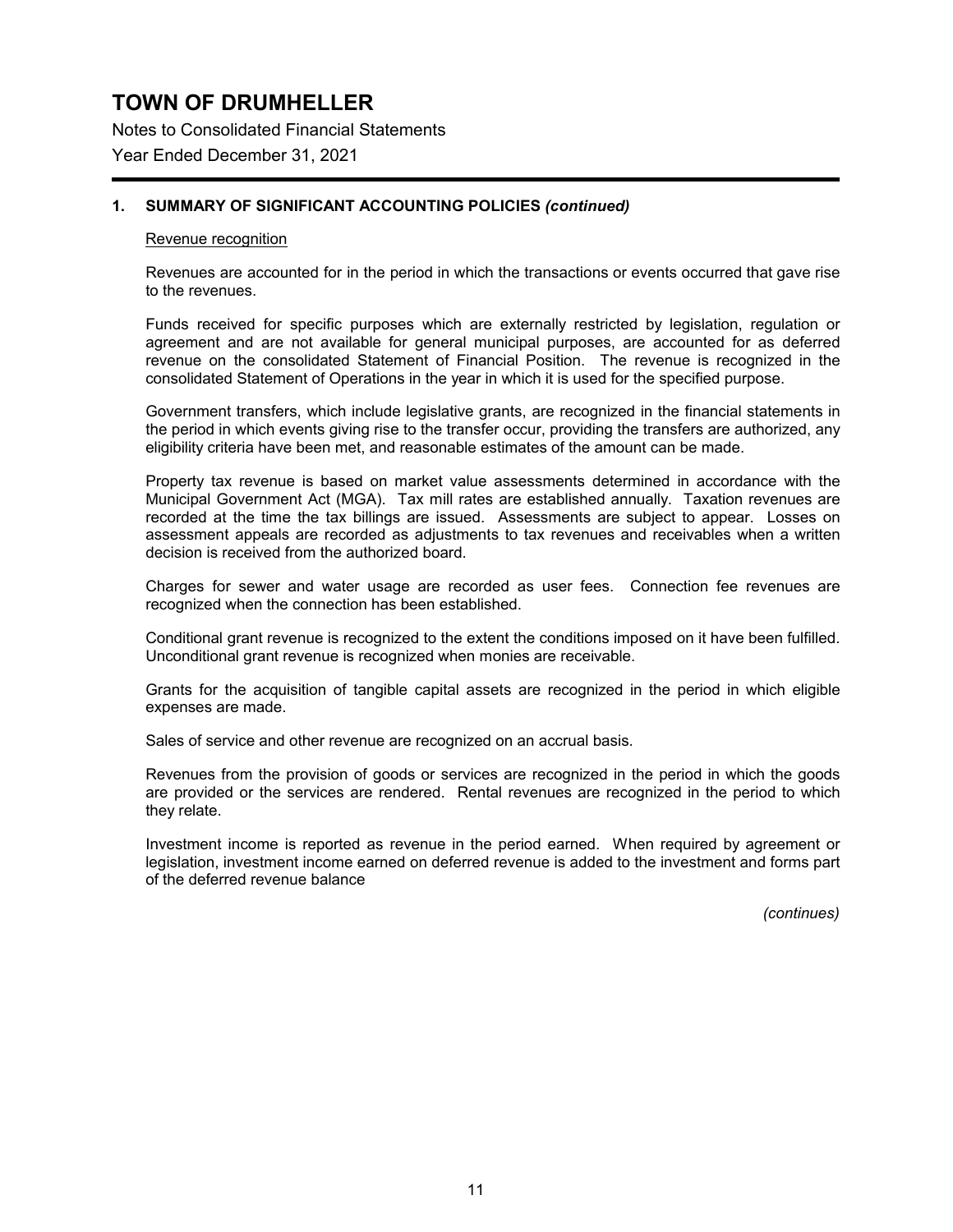Notes to Consolidated Financial Statements Year Ended December 31, 2021

### **1. SUMMARY OF SIGNIFICANT ACCOUNTING POLICIES** *(continued)*

#### Future accounting pronouncements

The following summarizes upcoming changes to public sector accounting standards issued by the Public Sector Accounting Standards Board. The Town will continue to assess the impact and prepare for the adoption of these standards. While the timing of standard adoption may vary, certain standards must be adopted concurrently. The requirements in Financial Statement Presentation (PS1201), Financial Instruments (PS3450), Foreign Currency Translations (PS2601) and Portfolio Investments (PS3041) must be implemented at the same time.

PS 1201 - Financial Statement Presentation: The implementation of this standard requires a new statement of re-measurement gains and losses separate from the statement of operations. This new statement will include the unrealized gains and losses arising from the re-measurement of financial instruments and items denominated in foreign currency. This standard is effective for fiscal years beginning on or after April 1, 2022.

PS 2601 - Foreign Currency Translation: This section establishes guidance on the recognition, measurement, presentation and disclosure of assets and liabilities denominated in foreign currencies. The Section requires monetary assets and liabilities, denominated in a foreign currency, and nonmonetary items valued at fair value, denominated in a foreign currency, to be adjusted to reflect the exchange rates in effect at the financial statement date. The resulting unrealized gains and losses are to be presented in the new statement of re-measurement gains and losses. This standard is effective for fiscal years beginning on or after April 1, 2022.

PS 3041 - Portfolio Investments: This section removes the distinction between temporary and portfolio investments and provides additional guidance on recognition, measurement, presentation and disclosure of portfolio investments. Upon adoption of this section and PS 3450, PS 3040 - Portfolio Investments will no longer be applicable. This standard is effective for fiscal years beginning on or after April 1, 2022.

PS 3450 - Financial Instruments: This section establishes recognition, measurement, and disclosure requirements for derivative and non-derivative instruments. The standard requires fair value measurements of derivative instruments and equity instruments; all other financial instruments can be measured at either cost or fair value depending upon elections made by the Town. Unrealized gains and losses will be presented on the new statement of re-measurement gains and losses arising from the adoption of PS 1201. There will also be a requirement to disclose the nature and extent of risks arising from financial instruments and clarification is given for the de-recognition of financial liabilities. This standard is effective for fiscal years beginning on or after April 1, 2022.

PS 3280 - Asset Retirement Obligations: This section establishes the recognition, measurement, and disclosure requirements for asset retirement obligations. This section requires management to prepare a best estimate of the obligation when there is a legal obligation to incur retirement costs, the transaction giving rise to the liability has occurred and future costs will be incurred. The liability must be reassessed at each financial statement date. This standard is effective for fiscal years beginning on or after April 1, 2022.

PS 3400 - Revenue: This section provides guidance on how to account for and report on revenue, specifically addressing revenue arising from exchange transactions and unilateral transactions. This standard is effective for fiscal years beginning on or after April 1, 2023.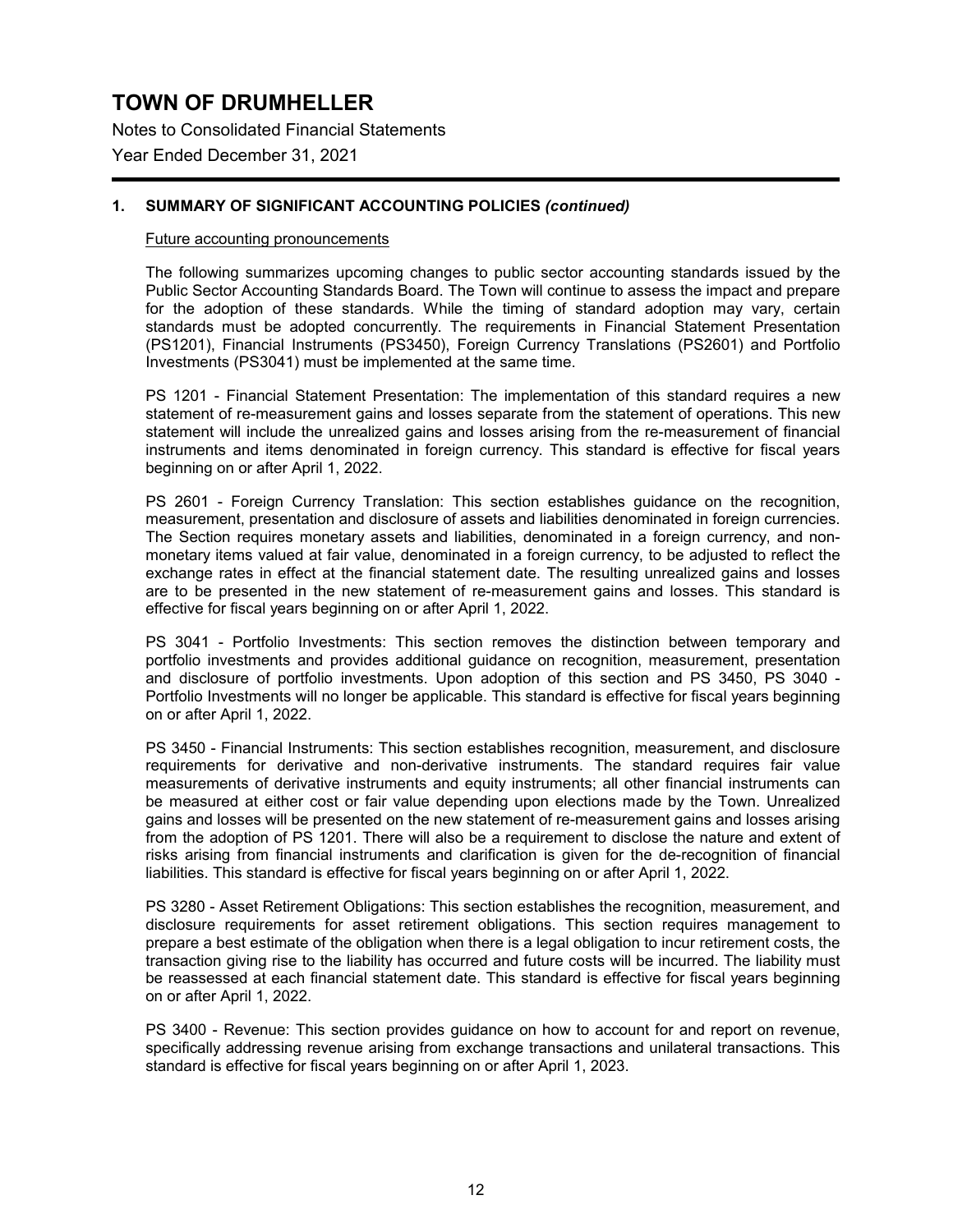Notes to Consolidated Financial Statements Year Ended December 31, 2021

### **2. CASH AND CASH EQUIVALENTS**

|                                                | 2021                  |    | 2020                 |
|------------------------------------------------|-----------------------|----|----------------------|
| Current accounts<br>Investment margin accounts | \$3,725,413<br>97.521 | \$ | 6,890,081<br>160,406 |
|                                                | 3,822,934             | S  | 7,050,487            |

At December 31, 2021, the Town had an authorized line of credit available from its bank in the amount of \$4,000,000 bearing interest at bank prime less 0.75% per annum. At year end, no amounts were drawn against its available line of credit.

Included in cash is \$1,915,219 (2020 - \$1,624,969) which is held in trust for future capital purchases related to the flood mitigation project.

### **3. INVESTMENTS**

|                           | 2021           | 2021                                                | 2020      | 2020         |
|---------------------------|----------------|-----------------------------------------------------|-----------|--------------|
|                           | Cost           | <b>Market value</b>                                 | Cost      | Market value |
| Short-term                |                |                                                     |           |              |
| Term deposits             |                | $$13,315,654 $13,315,654 $37,082,317 $37,082,317$   |           |              |
| Fixed income notes        | 1,300,000      | 1,263,509                                           | 248.467   | 251,480      |
| Principal protected notes | $\blacksquare$ | $\blacksquare$                                      |           |              |
| Long-term                 |                |                                                     |           |              |
| Fixed income notes        | 20,447,645     | 20,183,288                                          | 2,798,856 | 3,045,002    |
| Principal protected notes | 10,007,400     | 9,970,009                                           | 601.900   | 588,128      |
| Other                     | 4,786          | 4.786                                               | 4,786     | 4,786        |
|                           |                | \$45,075,485 \$44,737,246 \$40,736,326 \$40,971,713 |           |              |

Short-term term deposits bear variable interest at 1.00% per annum (2020 - 0.75% to 1.80% per annum) and mature between July and August 2022 (2020 - January and December 2021). Shortterm fixed income notes mature September 2022 (2020 - September and December 2021) and bear interest of 1.87% per annum (2020 - 1.90 to 3.45% per annum).

Included in investments is a restricted amount of \$20,659,612 (2020 - \$20,688,710) received from various grant programs and held exclusively for approved projects. Included in investments is an internally restricted amount of \$24,518,997 (2020 - \$20,047,616) to fund specific reserves.

Long-term fixed income notes bear interest at 1.00% to 5.600% per annum (2020 - 1.00% to 9.976% per annum) and mature June 2024 to December 2048 (2020 - December 2022 to December 2048).

Principal protected notes mature February 2027 to November 2031 (2020 - February and March 2027).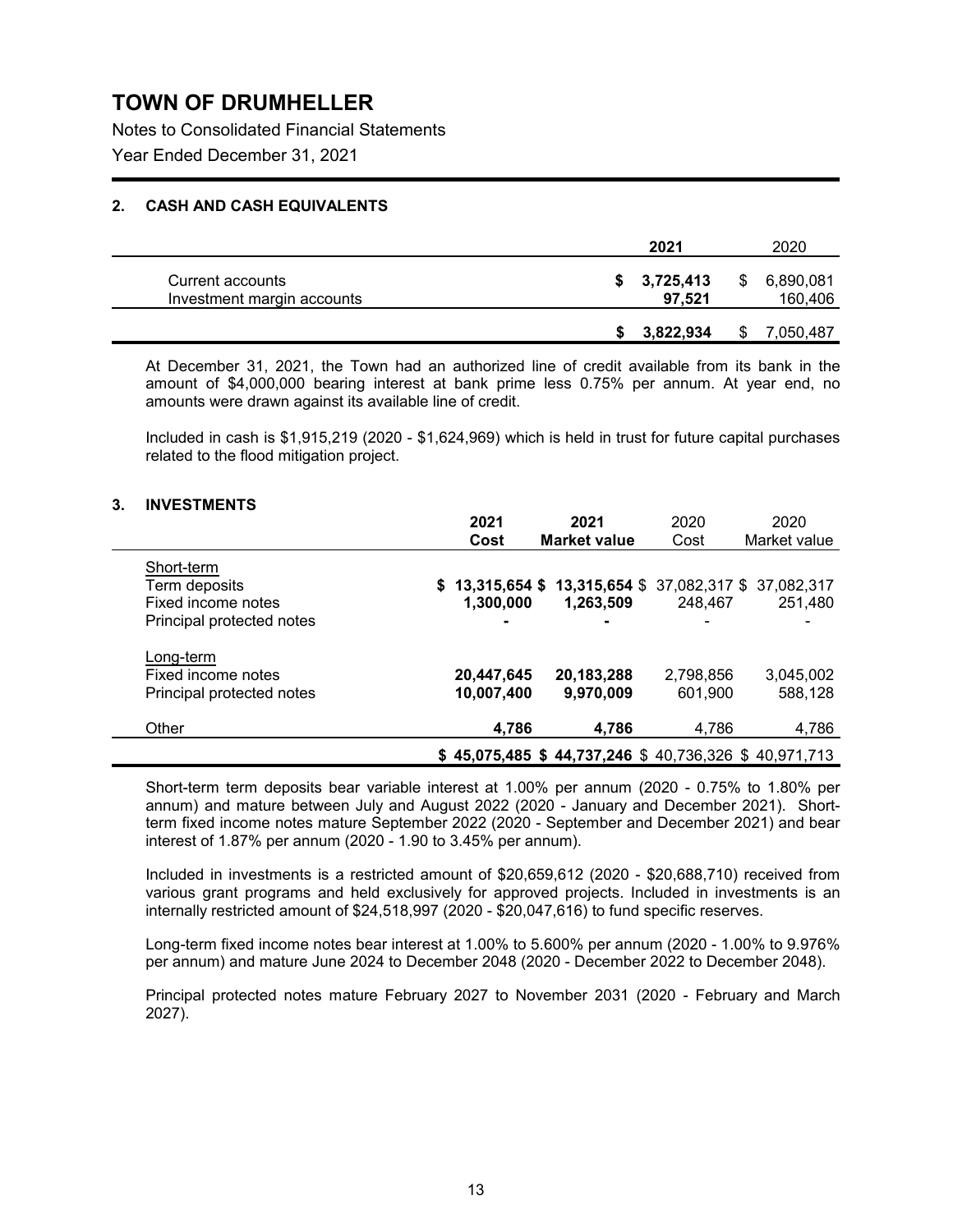Notes to Consolidated Financial Statements Year Ended December 31, 2021

### **4. TAXES RECEIVABLE**

|                                                                            |   | 2021                    |   | 2020                    |
|----------------------------------------------------------------------------|---|-------------------------|---|-------------------------|
| Current taxes and grants in place<br>Non-current taxes and grants in place | S | 422,943<br>857,320      | S | 600,709<br>966,556      |
| Less: allowance for doubtful accounts                                      |   | 1,280,263<br>(440, 332) |   | 1,567,265<br>(518, 223) |
|                                                                            | S | 839,931                 |   | 1.049.042               |

## **5. ACCOUNTS RECEIVABLE**

|                                       |    | 2021      |   | 2020      |
|---------------------------------------|----|-----------|---|-----------|
|                                       |    |           |   |           |
| Trade receivable                      | S. | 2,842,842 | S | 1,619,260 |
| Government grants receivable          |    | 3,476,545 |   | 2,228,447 |
|                                       |    | 6,319,387 |   | 3,847,707 |
| Less: allowance for doubtful accounts |    | (61, 194) |   | (62, 354) |
|                                       |    |           |   |           |
|                                       |    | 6,258,193 |   | 3,785,353 |

Included in trade receivable is \$302,943 (2020 - \$222,143) of goods and service tax receivable.

### **6. INVENTORY HELD FOR RESALE**

|                      |    | 2021      |   | 2020    |
|----------------------|----|-----------|---|---------|
| Land held for resale | -0 | 2,192,985 | S | 796,945 |

Land held ready for resale is land in a condition to be sold, marketed for sale, and reasonably anticipated to be sold within a year.

### **7. EMPLOYEE BENEFIT OBLIGATION**

|                                                            | 2021               | 2020               |
|------------------------------------------------------------|--------------------|--------------------|
| Accrued vacation pay<br>Accrued long-term service benefits | 329,296<br>231,405 | 296,653<br>213,887 |
|                                                            | 560,701            | 510,540            |

Accrued vacation pay is comprised of the vacation that employees are deferring to future years. Accrued long-term service benefits are calculated per policy at 2 days per year of service over 10 years at the current rate of pay. Employees have either earned the benefits (and are vested) or are entitled to these benefits within the next budgetary year.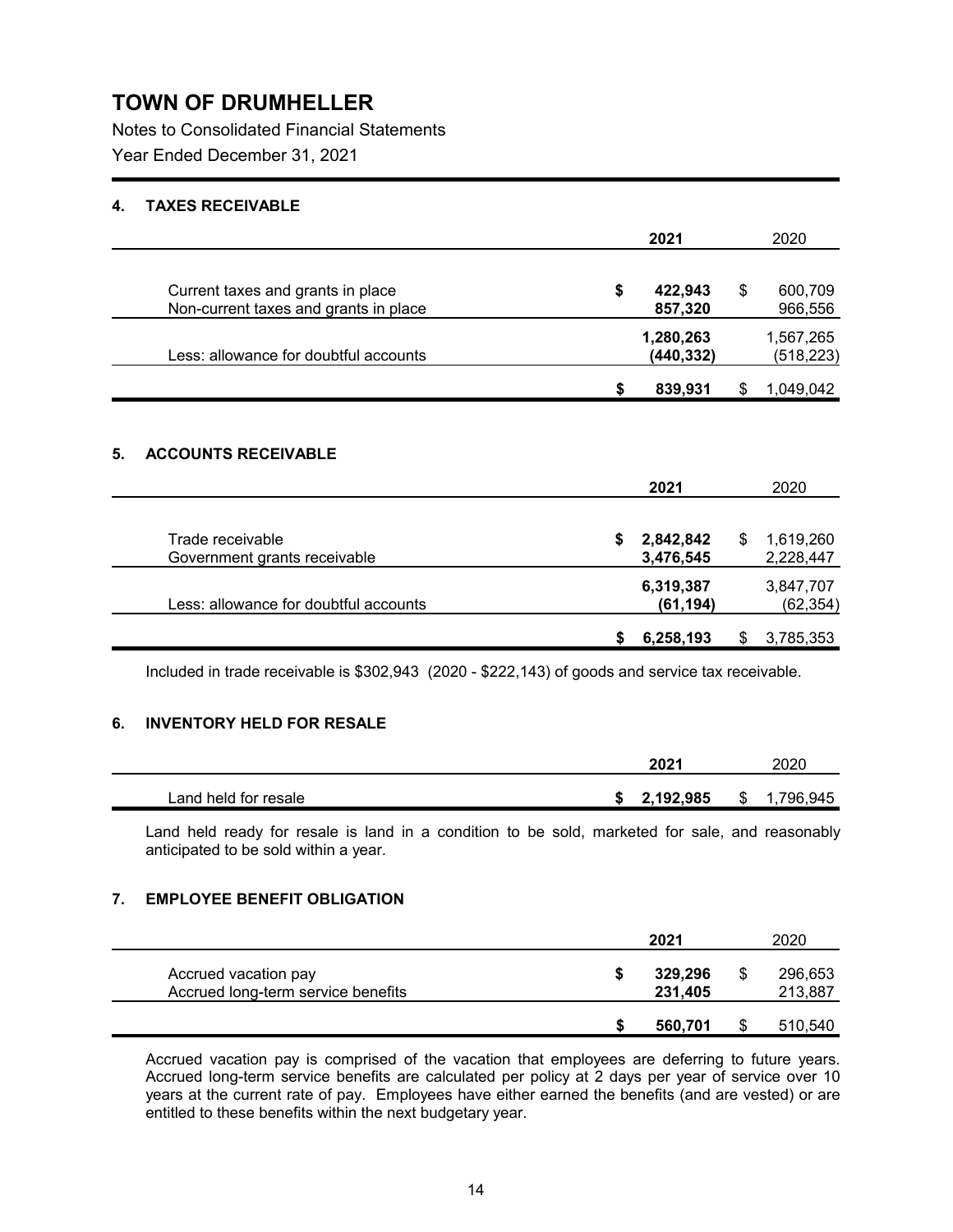Notes to Consolidated Financial Statements Year Ended December 31, 2021

### **8. DEFERRED REVENUE**

|                          | Opening<br><b>Balance</b> | Contributions<br>Received |      | Interest Earned | Revenue<br>Recognized             | <b>Ending</b><br><b>Balance</b> |
|--------------------------|---------------------------|---------------------------|------|-----------------|-----------------------------------|---------------------------------|
| MSI grant                | \$<br>1,584,958 \$        | 2,034,042                 | - \$ | 15,832 \$       | $(1,434,155)$ \$                  | 2,200,677                       |
| Gas Tax fund             | 611.892                   | 934.602                   |      | 7.116           | (260, 840)                        | 1,292,770                       |
| Policing grant           | 90,964                    | 363,856                   |      |                 | (363, 856)                        | 90,964                          |
| <b>Alberta Community</b> |                           |                           |      |                 |                                   |                                 |
| Resilience grant         | 4,442,411                 | -                         |      | 19,003          | (3,640,219)                       | 821,195                         |
| Kneehill                 | 675.307                   | ۰                         |      |                 | (75, 034)                         | 600,273                         |
| <b>Flood Mitigation</b>  | 16,209,071                | ۰                         |      | 118,516         | (459, 862)                        | 15,867,725                      |
| <b>STIP</b>              |                           | 1,000,000                 |      | 3,138           | (42, 773)                         | 960,365                         |
| <b>AMWWP Grant</b>       |                           | 650,000                   |      | 2,269           | -                                 | 652,269                         |
| Other                    | 701,295                   | 1,349,025                 |      |                 | (544,176)                         | 1,506,144                       |
|                          | \$<br>24,315,898 \$       | 6,331,525                 | \$.  | 165.874         | \$<br>$(6,820,915)$ \$ 23,992,382 |                                 |

Under various grant agreements with the Government of Canada and the Province of Alberta, the Town is required to account for grants provided and to complete the projects or program in accordance with standards detailed in the various agreements. If these requirements are not adhered to, grants provided will become repayable to the source government. Excess funds are repayable to the source government upon final accounting. Funds are deferred until related expenses under the specific grant agreement have been incurred. The funds are included in cash and cash equivalents and investments.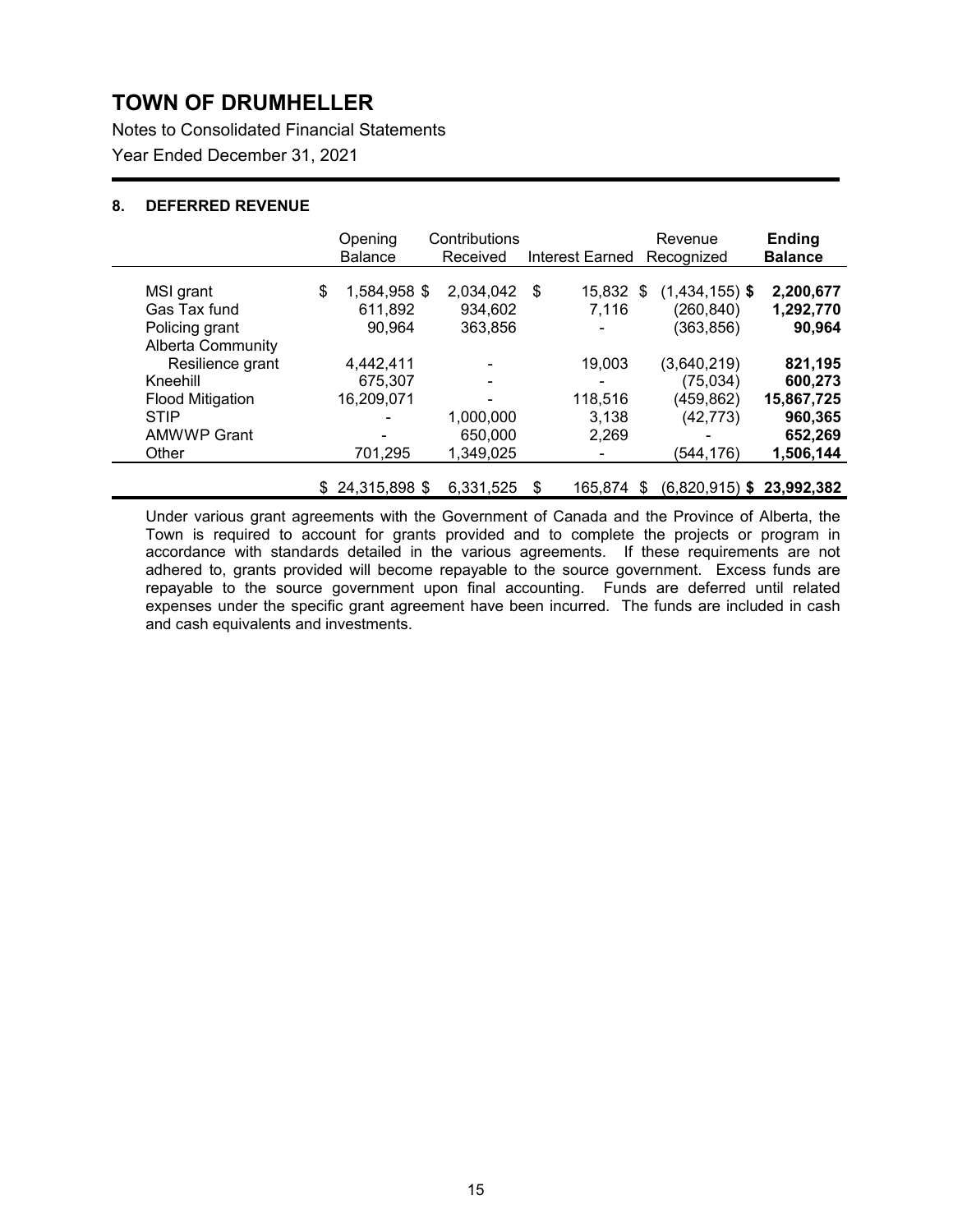Notes to Consolidated Financial Statements

Year Ended December 31, 2021

| 9. | <b>LONG-TERM DEBT</b>                                                                                                                                                                                                                                                                    |   |           |    |           |
|----|------------------------------------------------------------------------------------------------------------------------------------------------------------------------------------------------------------------------------------------------------------------------------------------|---|-----------|----|-----------|
|    |                                                                                                                                                                                                                                                                                          |   | 2021      |    | 2020      |
|    | Various Alberta Capital Finance Authority Debentures, bearing<br>interest at 4.252% to 5.012% per annum, with blended<br>combined semi-annual payments of \$486,926 due 2022<br>through 2033. Debenture debt is issued on the credit and<br>security of the Town of Drumheller at large. | S | 6,778,176 | \$ | 7,463,303 |
|    | Alberta Capital Finance Authority Debenture, bearing interest<br>at 2.765% per annum, with blended combined semi-annual<br>payments of \$14,257 due June 15, 2035. Debenture debt is<br>issued on the credit and security of the Town of Drumheller at                                   |   |           |    |           |
|    | large.                                                                                                                                                                                                                                                                                   |   | 319,440   |    | 338,721   |
|    | CMHC mortgage payable, bearing interest at 12.50% per<br>annum, with annual blended payments of \$22,313, fully repaid                                                                                                                                                                   |   |           |    |           |
|    | during the year.                                                                                                                                                                                                                                                                         |   |           |    | 20,654    |
|    |                                                                                                                                                                                                                                                                                          | 5 | 7,097,616 | S  | 7,822,678 |

Principal repayment terms are approximately:

|            | Principal     | Interest      |                 |
|------------|---------------|---------------|-----------------|
|            | Repayments    | Payments      | Total           |
| 2022       | \$<br>729,941 | \$<br>294,270 | \$<br>1,024,211 |
| 2023       | 762,170       | 262,041       | 1,024,211       |
| 2024       | 795,839       | 228,372       | 1,024,211       |
| 2025       | 831,011       | 193,200       | 1,024,211       |
| 2026       | 867,755       | 156,457       | 1,024,212       |
| Thereafter | 3,110,900     | 320,251       | 3,431,151       |
|            |               |               |                 |
|            | 7,097,616     | 1,454,591     | 8,552,207       |

Interest on long-term debt amounted to \$321,603 (2020 - \$353,280)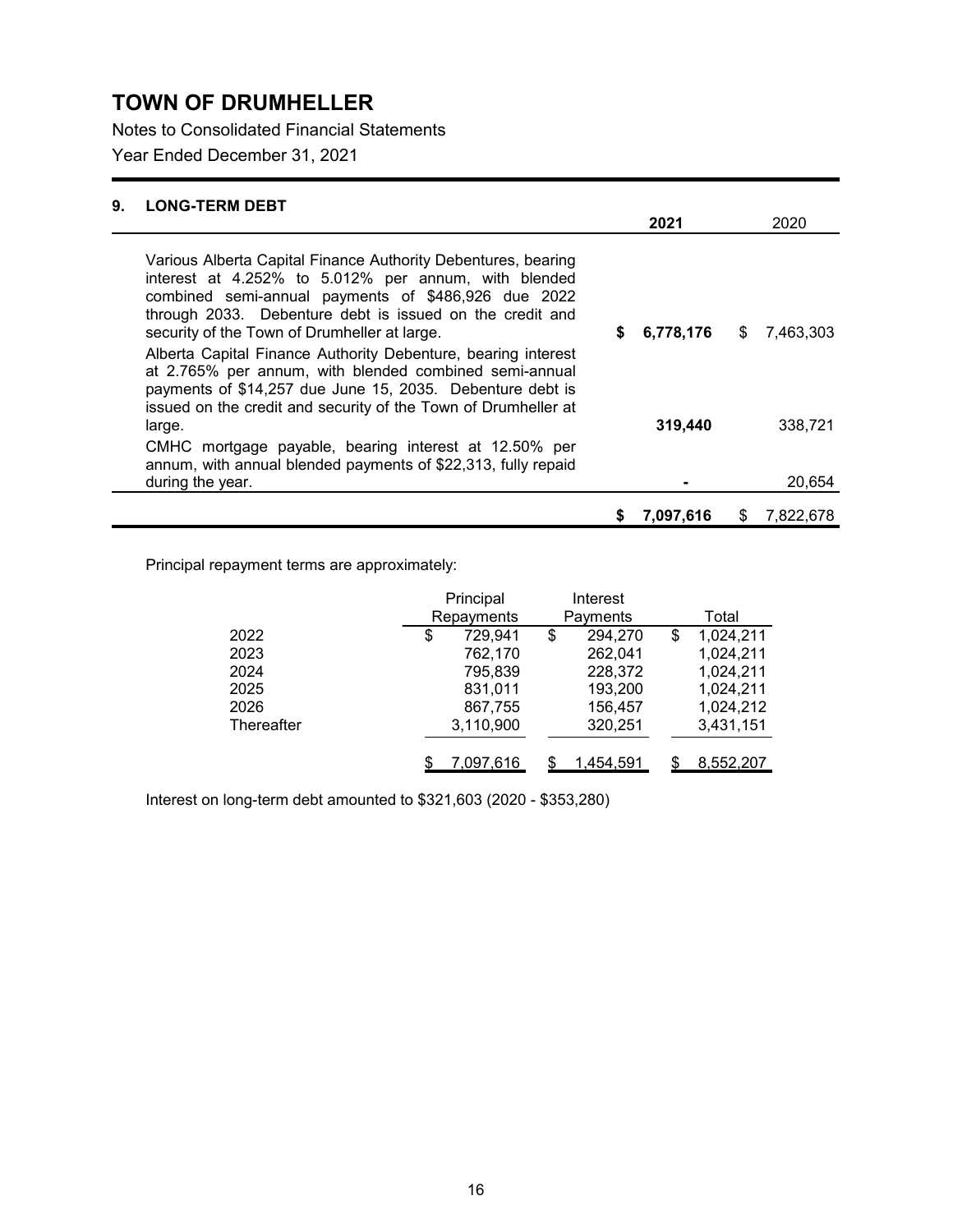Notes to Consolidated Financial Statements

Year Ended December 31, 2021

### **10. DEBENTURE DEBT LIMITS**

Section 276(2) of the Municipal Government Act requires that debt and debt limits as defined by Alberta Regulation for the Town to be disclosed as follows:

|                                       | 2021         | 2020         |
|---------------------------------------|--------------|--------------|
| Total debt limit                      | \$32,036,352 | \$30,901,224 |
| Total debt                            | (7,097,616)  | (7,822,678)  |
|                                       | 24,938,736   | 23,078,546   |
| Debt servicing limit                  | 5,339,392    | 5,150,204    |
| Debt servicing                        | (1,051,973)  | (1,057,423)  |
| Amount of debt servicing limit unused | 4,287,419    | 4,092,781    |

The debt limit is calculated at 1.5 times revenue of the Town (as defined in Alberta Regulation 255/00) and the debt service limit is calculated at 0.25 times such revenue. Incurring debt beyond these limitations requires approval by the Minister of Municipal Affairs. These thresholds are guidelines used by Alberta Municipal Affairs to identify municipalities which could be at financial risk if further debt is acquired. The calculation taken alone does not represent the financial stability of the municipality. Rather, the financial statements must be interpreted as a whole.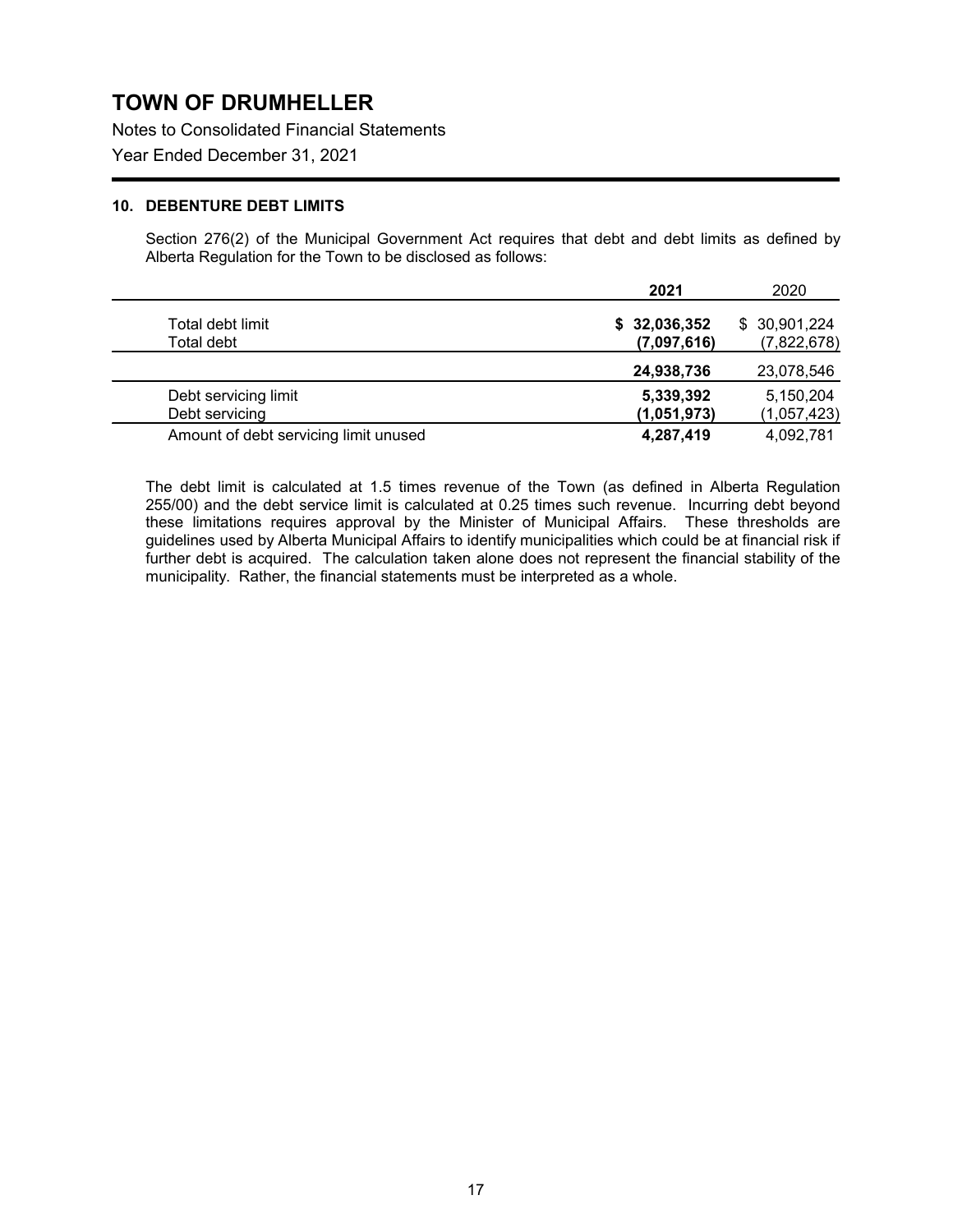Notes to Consolidated Financial Statements Year Ended December 31, 2021

### **11. TANGIBLE CAPITAL ASSETS**

| Cost                                                                                                                             | 2020<br><b>Balance</b>                                                                               | <b>Additions</b>                                                       | Disposals /<br><b>Transfers</b>                                                                   | 2021<br><b>Balance</b>                                                                              |
|----------------------------------------------------------------------------------------------------------------------------------|------------------------------------------------------------------------------------------------------|------------------------------------------------------------------------|---------------------------------------------------------------------------------------------------|-----------------------------------------------------------------------------------------------------|
| Land<br>Land improvements<br><b>Buildings</b><br><b>Engineered structures</b><br>Equipment<br>Motor vehicles<br>Work in progress | \$<br>17,354,473 \$<br>3,981,433<br>42,173,029<br>169,948,103<br>9,481,174<br>4,307,217<br>4,434,398 | 1,262,005 \$<br>232,671<br>868,021<br>1,040,127<br>29,030<br>6,329,428 | (127, 716)<br>(364, 333)<br>(249, 414)                                                            | \$<br>18,616,478<br>3,981,433<br>42,405,700<br>170,816,124<br>10,393,585<br>3,971,914<br>10,514,412 |
|                                                                                                                                  | $$251,679,827$ \$                                                                                    | 9,761,282 \$                                                           | (741, 463)                                                                                        | \$260,699,646                                                                                       |
| <b>Accumulated Amortization</b>                                                                                                  | 2020<br><b>Balance</b>                                                                               | Amortization                                                           | Accumulated<br>Amortization<br>on Disposals                                                       | 2021<br><b>Balance</b>                                                                              |
| Land improvements<br><b>Buildings</b><br><b>Engineered structures</b><br>Equipment<br>Motor vehicles                             | \$<br>3,324,934 \$<br>12,751,589<br>81,383,722<br>5,274,611<br>2,402,109                             | 105,794 \$<br>821,546<br>3,240,524<br>492,233<br>290,886               | (83, 811)<br>(277, 844)                                                                           | \$<br>3,430,728<br>13,573,135<br>84,624,246<br>5,683,033<br>2,415,151                               |
|                                                                                                                                  | $$105,136,965$ \$                                                                                    | 4,950,983 \$                                                           |                                                                                                   | $(361, 655)$ \$ 109,726,293                                                                         |
| Net book value                                                                                                                   |                                                                                                      |                                                                        | 2021                                                                                              | 2020                                                                                                |
| Land<br>Land improvements<br><b>Buildings</b><br><b>Engineered structures</b><br>Equipment<br>Motor vehicles<br>Work in progress |                                                                                                      |                                                                        | \$<br>18,616,478<br>550,705<br>28,832,565<br>86, 191, 878<br>4,710,552<br>1,556,763<br>10,514,412 | \$<br>17,354,473<br>656,499<br>29,421,440<br>88,564,381<br>4,206,563<br>1,905,108<br>4,434,398      |
|                                                                                                                                  |                                                                                                      |                                                                        | \$150,973,353                                                                                     | \$146,542,862                                                                                       |

During the year, \$249,414 (2020 - \$422,944) was transferred from work in progress to engineered structures as work was completed and the asset was made available for productive use.

Included in land is \$4,397,329 (2020 - \$3,938,929) of properties acquired for the flood mitigation project. The properties are held by a seperate entity that is controlled by the Town.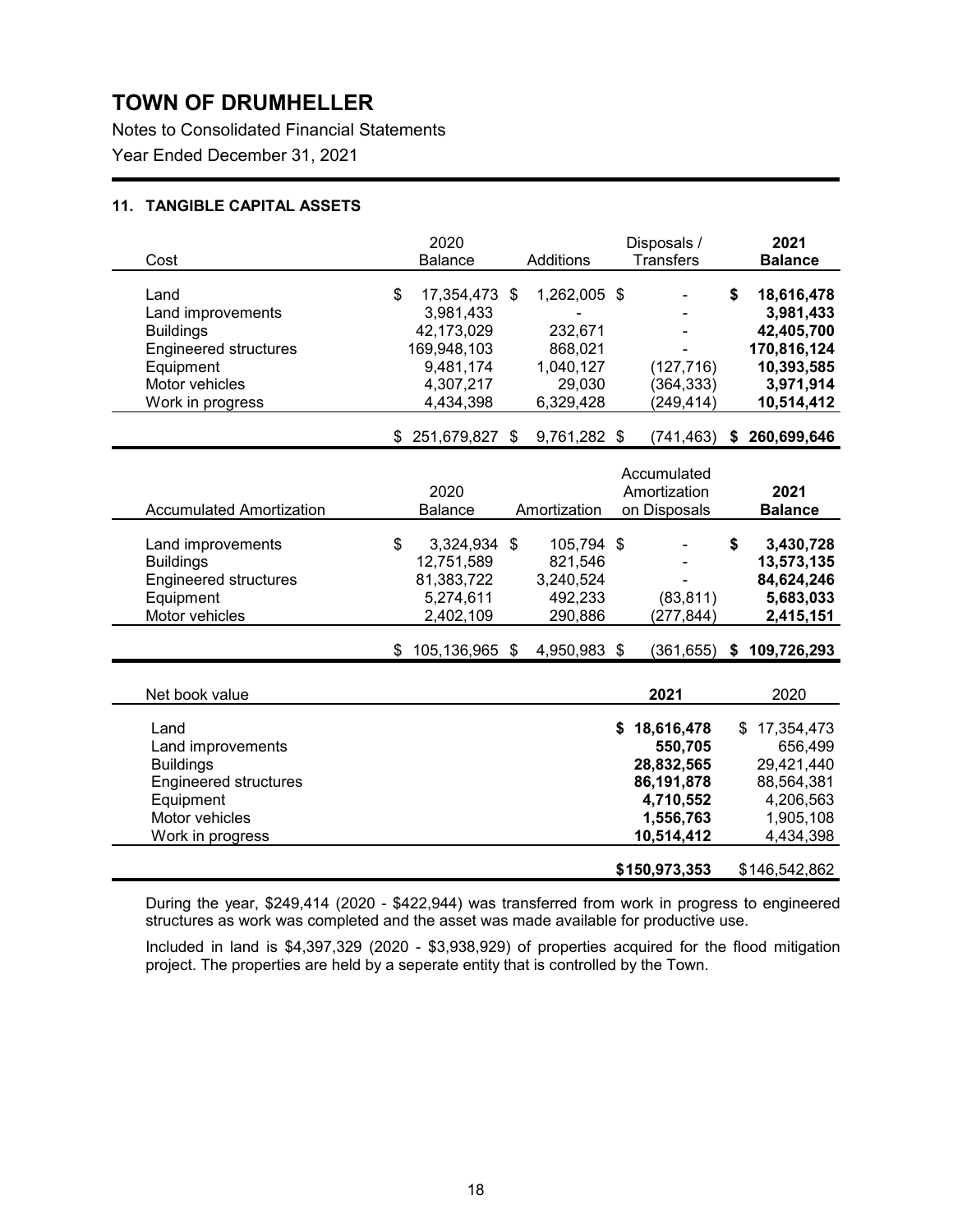Notes to Consolidated Financial Statements Year Ended December 31, 2021

### **12. EQUITY IN TANGIBLE CAPITAL ASSETS**

|                                    | 2021            | 2020            |
|------------------------------------|-----------------|-----------------|
| Tangible capital assets (Note 11)  | \$260,699,646   | \$251,679,827   |
| Accumulated amortization (Note 11) | (109, 726, 293) | (105, 136, 965) |
| Debenture debt (Note 10)           | (7,097,616)     | (7,822,678)     |
|                                    | \$143,875,737   | 138,720,184     |

## **13. ACCUMULATED SURPLUS**

|                                                                               | 2021                     | 2020                      |
|-------------------------------------------------------------------------------|--------------------------|---------------------------|
| Equity in tangible capital assets (Note 12)<br>Unrestricted (deficit) surplus | \$143,875,737<br>477,059 | \$138,720,184<br>(14,280) |
|                                                                               | 144,352,796              | 138,705,904               |
| Wastewater                                                                    | 4,753,407                | 4,665,847                 |
| <b>Facilities</b>                                                             | 4,276,942                | 4,155,209                 |
| Equipment                                                                     | 4,167,191                | 3,857,942                 |
| Water                                                                         | 8,103,245                | 6,611,516                 |
| Contingencies                                                                 | 1,710,978                | 1,702,321                 |
| Transportation - long-term                                                    | 3,741,830                | 3,730,686                 |
| Contingencies - long-term                                                     | 2,172,126                | 2,023,171                 |
| Offsite levies                                                                | 446,275                  | 425,980                   |
| Storm drain                                                                   | 1,077,058                | 950,446                   |
| Utility energy savings                                                        | 387,000                  | 387,000                   |
| Sandstone                                                                     | 181,000                  | 181,000                   |
| General capital                                                               | 93,597                   | 55,000                    |
| Scholarship                                                                   | 36,600                   | 36,600                    |
| Management incentive fund                                                     | 35,000                   | 35,000                    |
| Municipal reserves                                                            | 12,236                   | 12,236                    |
| Land                                                                          | (912,666)                | (232,781)                 |
|                                                                               | 30,281,819               | 28,597,173                |
|                                                                               | \$174,634,615            | \$167,303,077             |

The equity in tangible capital assets represents amounts already spent and invested in infrastructure. Reserve funds represent funds set aside by bylaw or council resolution for specific purposes.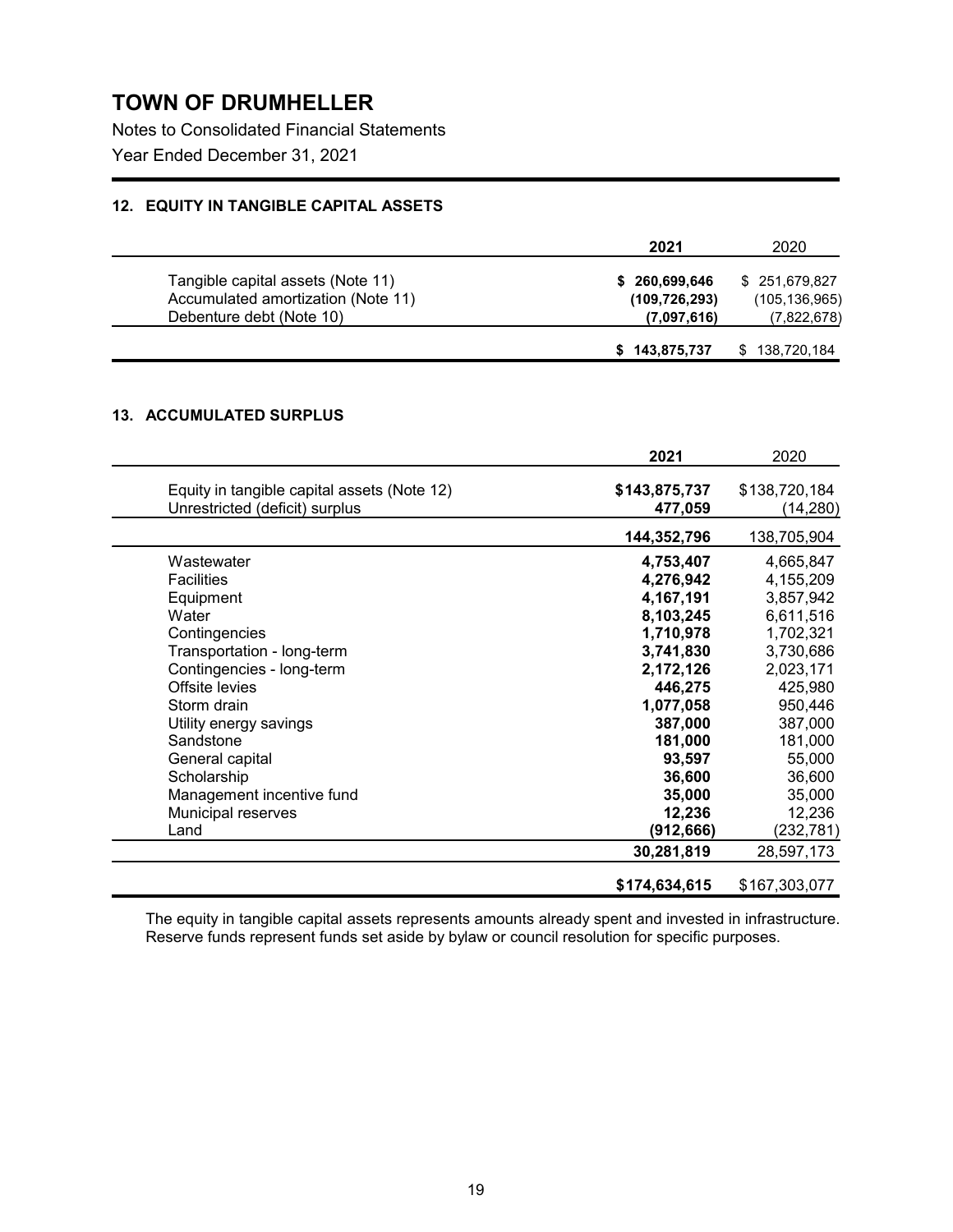Notes to Consolidated Financial Statements Year Ended December 31, 2021

### **14. NET MUNICIPAL TAXES**

|                                                 | Budget 2021<br>(Note 23) | 2021          | 2020         |
|-------------------------------------------------|--------------------------|---------------|--------------|
| Real property                                   | \$.<br>11,922,650        | \$11,675,191  | \$11,626,628 |
| Machinery and equipment                         | 31,250                   | 39,576        | 33,144       |
| Linear property                                 | 408,660                  | 435,028       | 428,831      |
| Special assessments and local improvement taxes |                          | 57,779        | 57,779       |
|                                                 | 12,362,560               | 12,207,574    | 12,146,382   |
| Requisitions                                    |                          |               |              |
| Alberta School Foundation Fund                  | (2,800,000)              | (2,664,522)   | (2,678,614)  |
| Sunshine Senior's Lodge                         | (554, 230)               | (554,230)     | (530, 620)   |
|                                                 | (3,354,230)              | (3, 218, 752) | (3,209,234)  |
| Net municipal taxes                             | 9,008,330                | 8,988,822     | 8,937,148    |

### **15. GOVERNMENT TRANSFERS**

|                                                          | Budget 2021            |   |                    |    |                      |
|----------------------------------------------------------|------------------------|---|--------------------|----|----------------------|
|                                                          | (Note 23)              |   | 2021               |    | 2020                 |
| Operating<br>Federal government<br>Provincial government | \$<br>5,000<br>706,470 | S | 109,652<br>942,583 | -S | 100,294<br>1,843,134 |
| Operating                                                | 711,470                |   | 1,052,235          |    | 1,943,428            |
| Capital                                                  |                        |   |                    |    |                      |
| Federal government                                       | $\blacksquare$         |   | 1,911,376          |    | 5,502,490            |
| Provincial government                                    | 3,336,500              |   | 6,018,085          |    | 4,422,368            |
|                                                          | 3,336,500              |   | 7,929,461          |    | 9,924,858            |
| Total government transfers                               | 4,047,970              | S | 8,981,696          | S  | 11,868,286           |

Capital government transfers include \$461,215 (2020 - \$3,938,329) for property aquisition related to the flood mitigation project. Budgeted amounts for the flood mitigation project were included in the 2020 budget and therefore are not representated in the 2021 budget.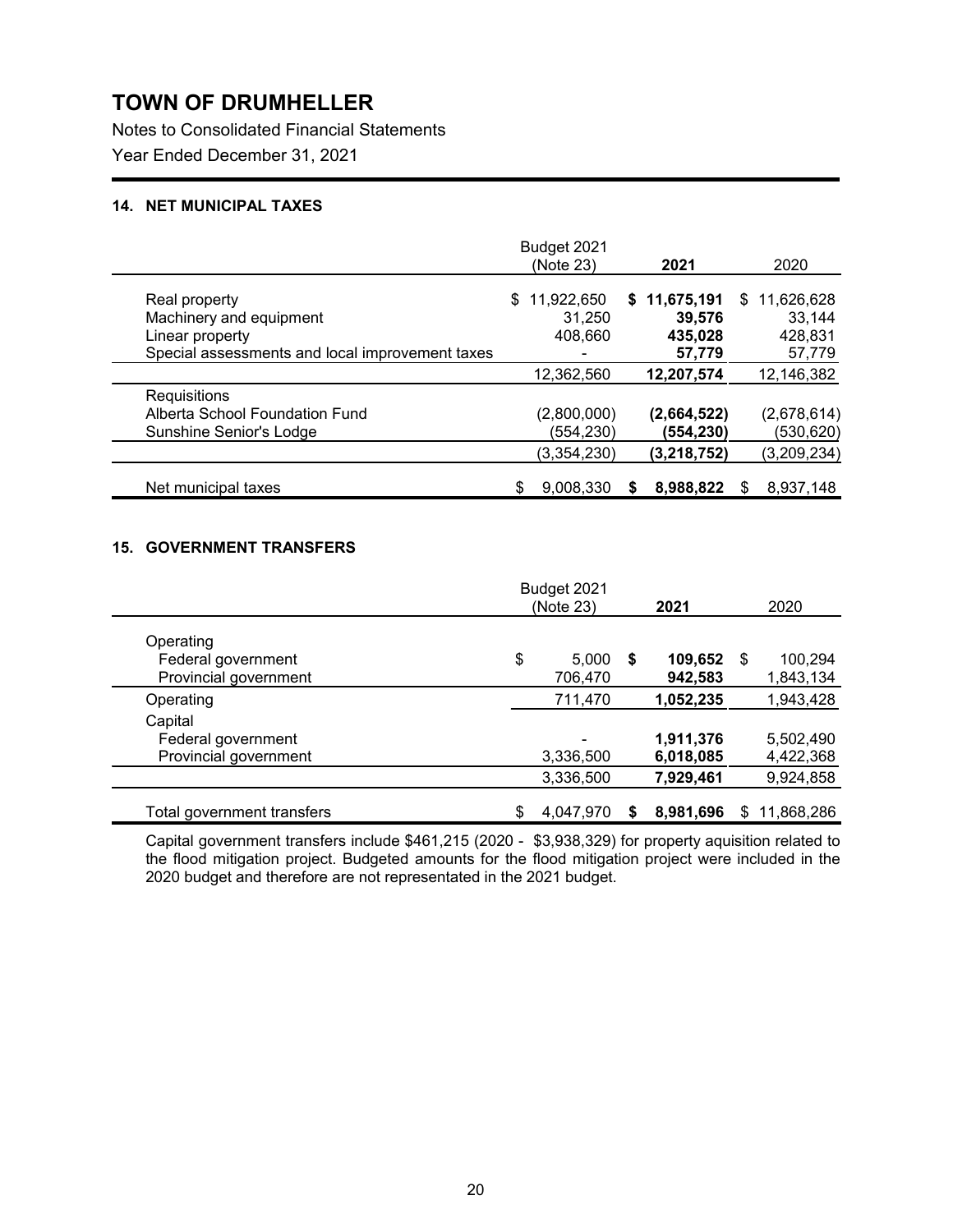Notes to Consolidated Financial Statements Year Ended December 31, 2021

### **16. EXPENSES BY OBJECT**

|                                                                                                                                                                                                                                 | Budget 2021<br>(Note 23)                                                               | 2021                                                                                  | 2020                                                                                  |
|---------------------------------------------------------------------------------------------------------------------------------------------------------------------------------------------------------------------------------|----------------------------------------------------------------------------------------|---------------------------------------------------------------------------------------|---------------------------------------------------------------------------------------|
| Salaries and wages<br>Contracted and general services<br>Purchases from other governments<br>Materials, goods and utilities<br>Transfer to local agencies<br>Bank charges and short-term interest<br>Interest on long-term debt | \$<br>6,992,031<br>4,136,200<br>1,355,685<br>2,794,111<br>461,265<br>28,540<br>354,430 | 6,552,550<br>S<br>5,723,925<br>1,440,852<br>2,453,679<br>442,140<br>17,919<br>321,603 | 6,603,199<br>S<br>5,700,274<br>1,415,990<br>2,445,006<br>534,765<br>16.124<br>353,280 |
| Amortization<br>Other expenses                                                                                                                                                                                                  | 4,064,258<br>61,255                                                                    | 4,953,293<br>129,817                                                                  | 4,721,130<br>129,704                                                                  |
|                                                                                                                                                                                                                                 | \$20.247.775                                                                           | \$22,035,778                                                                          | \$21,919,472                                                                          |

### **17. LOCAL AUTHORITIES PENSION PLAN**

Certain employees of the Town are eligible to be members of the Local Authorities Pension Plan ("LAPP"), a multi-employer pension plan which is covered by the Public Sector Pension Plans Act. The Plan serves about 200,000 people and over 400 employers. It is financed by employer and employee contributions and investment earnings of the LAPP fund. The plan provides defined pension benefits to employees based on their length of service and rates of pay.

The Town contributes to the Plan at a rate of 9.39% of pensionable earnings up to the Canada Pension Plan Maximum Pensionable Earnings and 13.84% for the excess. Employees contribute to the Plan at a rate of 8.39% of pensionable earnings up to the Canada Pension Plan Maximum Pensionable Earnings and 12.84% for the excess.

Contributions for the year were:

|                                                         | 2021               | 2020               |
|---------------------------------------------------------|--------------------|--------------------|
| <b>Employer contributions</b><br>Employee contributions | 395,768<br>357,130 | 359,468<br>324,295 |
|                                                         | 752.898            | 683,763            |

As this is a multi-employer pension plan, these contributions comprise the Town's pension benefit expense. No pension liability for this type of plan is included in the Town's financial statements. The most recent valuation as of December 31, 2020 indicates a surplus of \$4,961,337 (2019 - surplus of \$7,913,261) for basic pension benefits. The actuary does not attribute portions of the unfunded liability to individual employers. The 2021 amounts are not yet available.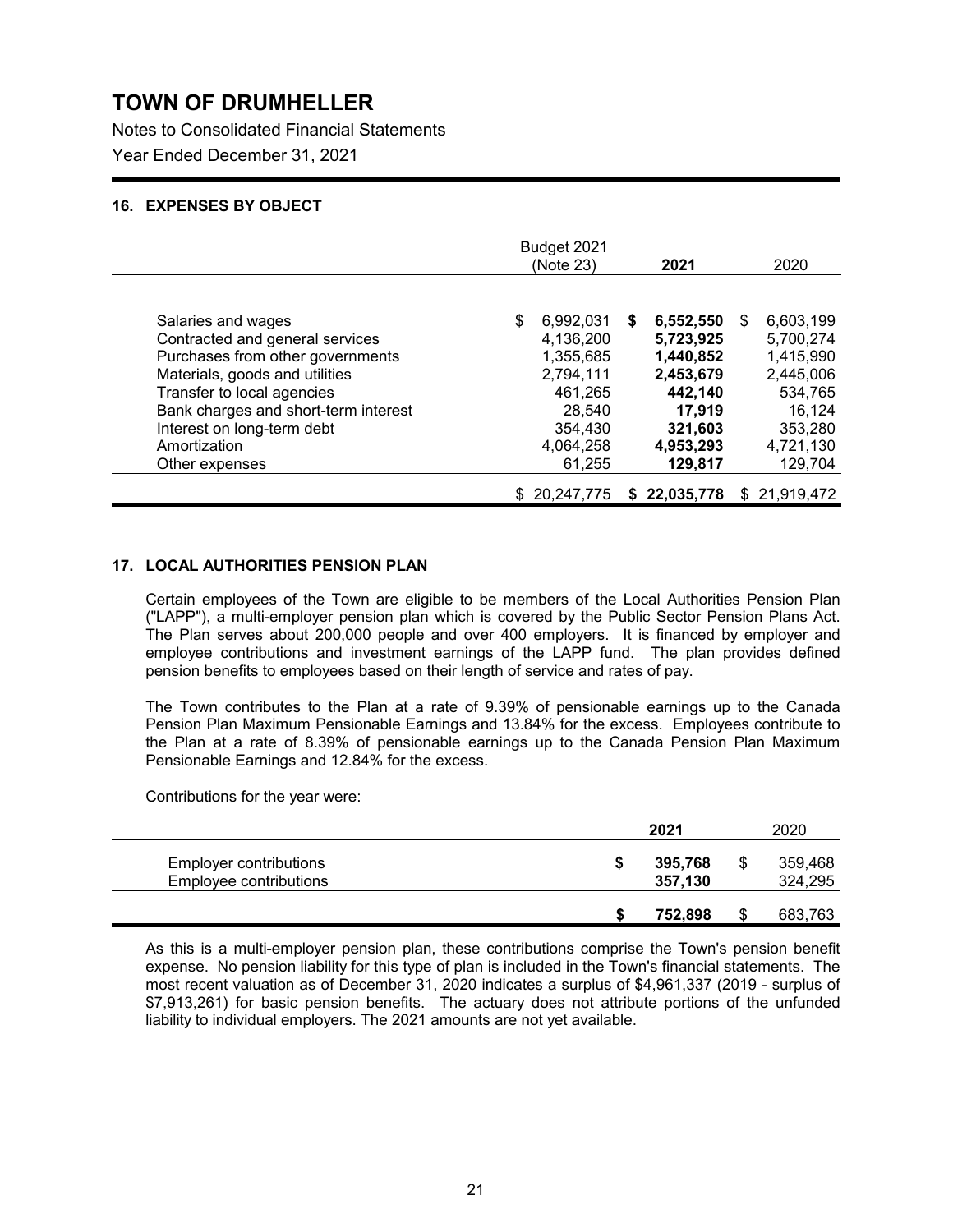Notes to Consolidated Financial Statements

Year Ended December 31, 2021

### **18. SALARIES AND BENEFITS DISCLOSURE**

Disclosure of salaries and benefits for elected municipal officials and designated officers as required by Alberta Regulation 313/2000 is as follows:

|                                     |           | Benefits and |              |             |
|-------------------------------------|-----------|--------------|--------------|-------------|
|                                     | Salarv    | Allowances   | 2021 Total   | 2020 Total  |
| \$<br>Mayor Colberg                 | 48.147 \$ | 7.515        | \$<br>55.662 | 57,452<br>S |
| <b>Councillor Hansen-Zacharuk</b>   | 25.522    | 5,440        | 30,962       | 32,153      |
| <b>Councillor Garbutt</b>           | 22,400    | 4.707        | 27,107       | 33,266      |
| Councillor Zariski                  | 28,122    | 3.679        | 31.801       | 34,309      |
| <b>Councillor DeMott</b>            | 21.100    | 2.980        | 24,080       | 30,913      |
| <b>Councillor Lacher</b>            | 26,302    | 2.318        | 28,620       | 29,715      |
| Councillor Makowecki                | 21.100    | 3,770        | 24.870       | 32,719      |
| Councillor Sereda                   | 4,773     | 775          | 5,548        |             |
| Councillor Kolafa                   | 5.293     | 804          | 6.097        |             |
| <b>Councillor Price</b>             | 4.773     | 775          | 5,548        |             |
| <b>Chief Administrative Officer</b> |           |              |              |             |
| Drohomerski (CAO)                   | 191,853   | 32.348       | 224.201      | 205.116     |

Salary includes regular base pay, bonuses, overtime, lump sum payments, gross honoraria and any other direct cash remuneration.

Benefits and allowances include employer's share of all employee benefits and contributions or payments made on behalf of employees including retirement pension, Canada Pension Plan, employment insurance, health care, extended health, vision, group life, accidental death and long and short-term disability plans.

Benefits for the CAO include the use of an automobile.

#### **19. CONTINGENCIES**

The Town, in conduct of its normal activities, can be named as a defendant in legal proceedings. The ultimate outcome of these proceedings can often not be determined until the proceedings are completed. Should any loss result from the resolution of these proceedings or if the amount of the loss can be determined, such amounts would be expensed as they become known to the Town.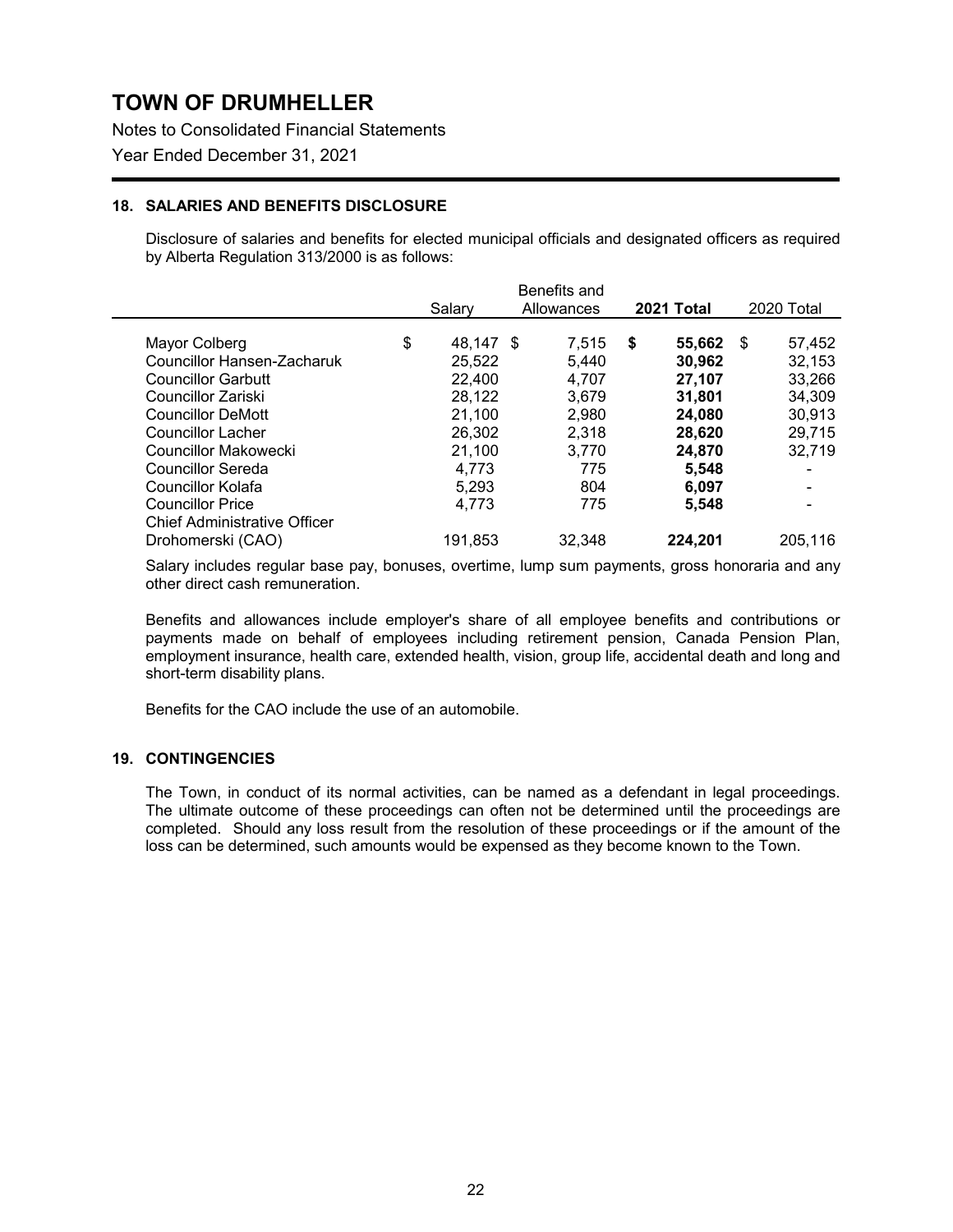Notes to Consolidated Financial Statements

Year Ended December 31, 2021

### **20. COMMITMENTS**

The Town has entered into agreements with the Government of Canada and Government of Alberta to implement the Drumheller Flood Mitigation System. The total cost of the program is expected to be approximately \$55 million and will span over a period of approximately 5 years. Under the terms of the agreements, the Provincial government will provide fifty (50) percent of the funding, the Federal government will provide forty (40) percent of the funding, and the Municipality will provide ten (10) percent of the funding required to purchase and construct assets as part of the Drumheller Flood Mitigation System. As part of the program, the Town will be awarding contracts to several contractors over the life of the project.

The Town has a contract with the Government of Canada to provide policing services through to March 31, 2032. Under the contract the Town pays for 70% of the operating costs. The estimated annual contract costs for 2021 is \$1,441,000 (2020 - \$1,416,000)

The Town has a forward purchase agreement to obtain electricity for January 2021 - December 2023 at a fixed rate of \$44.89/MWh for contract volumes of 6,818 MWh. The Town entered into a forward purchase agreement to obtain electricity for January 2024 to December 2026 at a fixed rate of \$53.99 for contract volumes of 6,954 MWh.

The Town has an agreement to obtain physical supply for natural gas expiring September 30th, 2022 at a fixed rate of \$2.50/GJ up to a maximum of 34,603 GJs/year. The Town has a partial-hedge product in place for natural gas whereby 70% of the Town's weather-normalized historical volumes (34,603 GJs previously mentioned) were purchased at the fixed price of \$2.50/GJ. The remaining 30% of the volumes is floating on the monthly average AECO Spot price for natural gas.

### **21. APPROVAL OF FINANCIAL STATEMENTS**

Council and Management have approved these financial statements.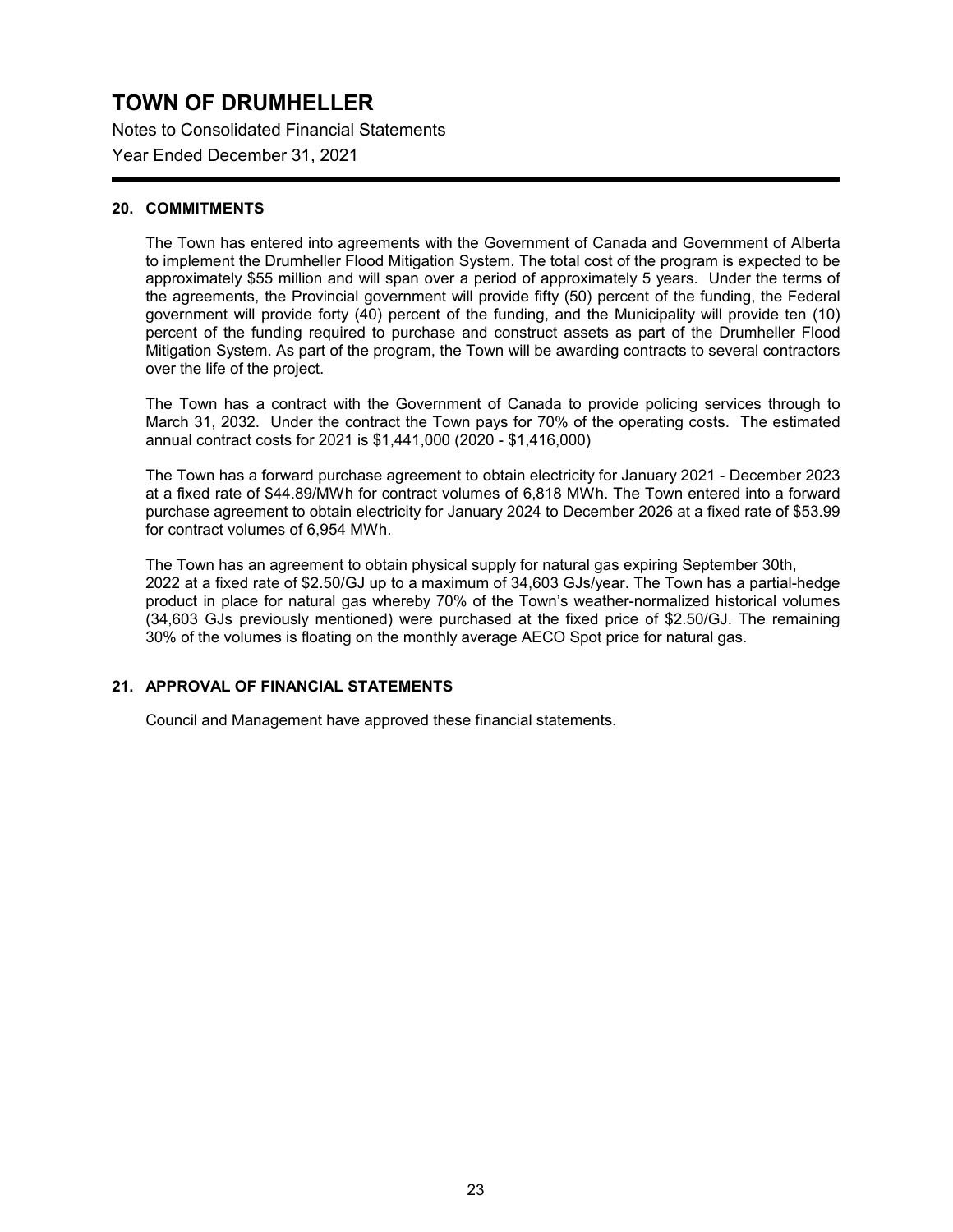Notes to Consolidated Financial Statements

Year Ended December 31, 2021

### **22. SEGMENTED INFORMATION**

The Town is a diversified municipal government institution that provides a wide range of services to its citizens. Distinguishable functional segments have been separately disclosed in the segmented information. The nature of the segments and the activities they encompass are as follows:

#### **Protective Services**

Protective services is comprised of police, bylaw enforcement and fire protection. This service area is responsible for the overall safety of the public through various prevention and enforcement activities.

#### **Transportation Services**

Transportation services is responsible for the delivery of municipal public works services related to the planning, the development and maintenance of roadway systems, the maintenance of park and open space and street lighting.

#### **Water and Wastewater Service**

Water and wastewater provides drinking water to the Town's citizens and collects and treats wastewater. The Town processes and cleans sewage and ensures the water system meets all Provincial standards.

#### **Waste Management Services**

Waste management provides collection, disposal and recycling programs.

#### **Planning and Development**

The planning department provides a number of services including town planning and enforcement of building and construction codes and review of all property development plan through its application process.

#### **Recreation and Parks**

This service area maintains recreation infrastructure such as parks, arenas, aquatic centres and community centres as well as provides recreational programs and cultural programs at those locations.

#### **Public Health and Welfare**

This service area provides and administers community support programs.

#### **General Government**

This service area includes legislative and administrative support to all other service areas and also relates to the revenues and expenses that relate to the operations of the Town itself and cannot be directly attributed to a specific segment.

The accounting policies of the segments are the same as those described in the summary of significant accounting policies. In measuring and reporting segment revenue from transactions with other segments, inter-segment transfers have been eliminated. The revenues and expenses that are directly attributable to a particular segment are allocated to that segment. Taxation has been allocated to general government except where specific tax revenues can be directly allocated to a service area.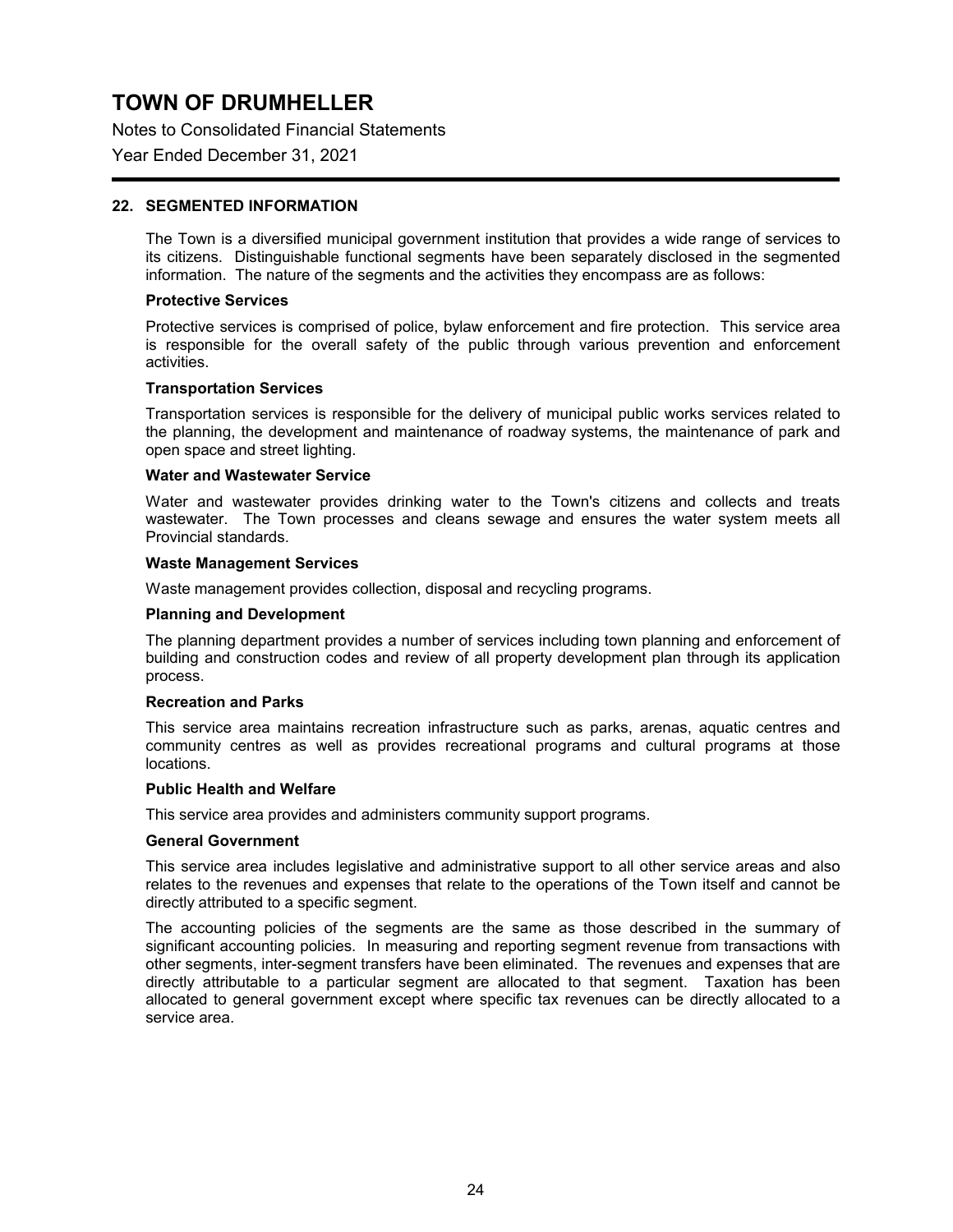Notes to Consolidated Financial Statements

Year Ended December 31, 2021

### **23. BUDGET**

The reported budget information has been derived from the tax supported operating budget approved by Council on February 22, 2021, the utilities supported operating budget approved by Council on December 21, 2020, and the capital budget approved by Council on April 19, 2021. The chart below reconciles the approved budget to the budget figures reported in these financial statements.

|                                                   | 2021         |
|---------------------------------------------------|--------------|
| Revenues per tax supported operating budget       | 14,116,895   |
| Revenues per utilities supported operating budget | 5,583,430    |
|                                                   | 19,700,325   |
| Expenses per tax supported operating budget       | (14,530,545) |
| Expenses per utilities supported operating budget | (5,717,230)  |
|                                                   | (20,247,775) |
| Revenues per capital approved budget              | 3,843,560    |
| Less transfers drawn from capital reserve         | (507,060)    |
|                                                   | 3,336,500    |
| Excess of revenues over expenses                  | 2,789,050    |

### **24. COMPARATIVE FIGURES**

Some of the comparative figures have been reclassified to conform to the current year's presentation.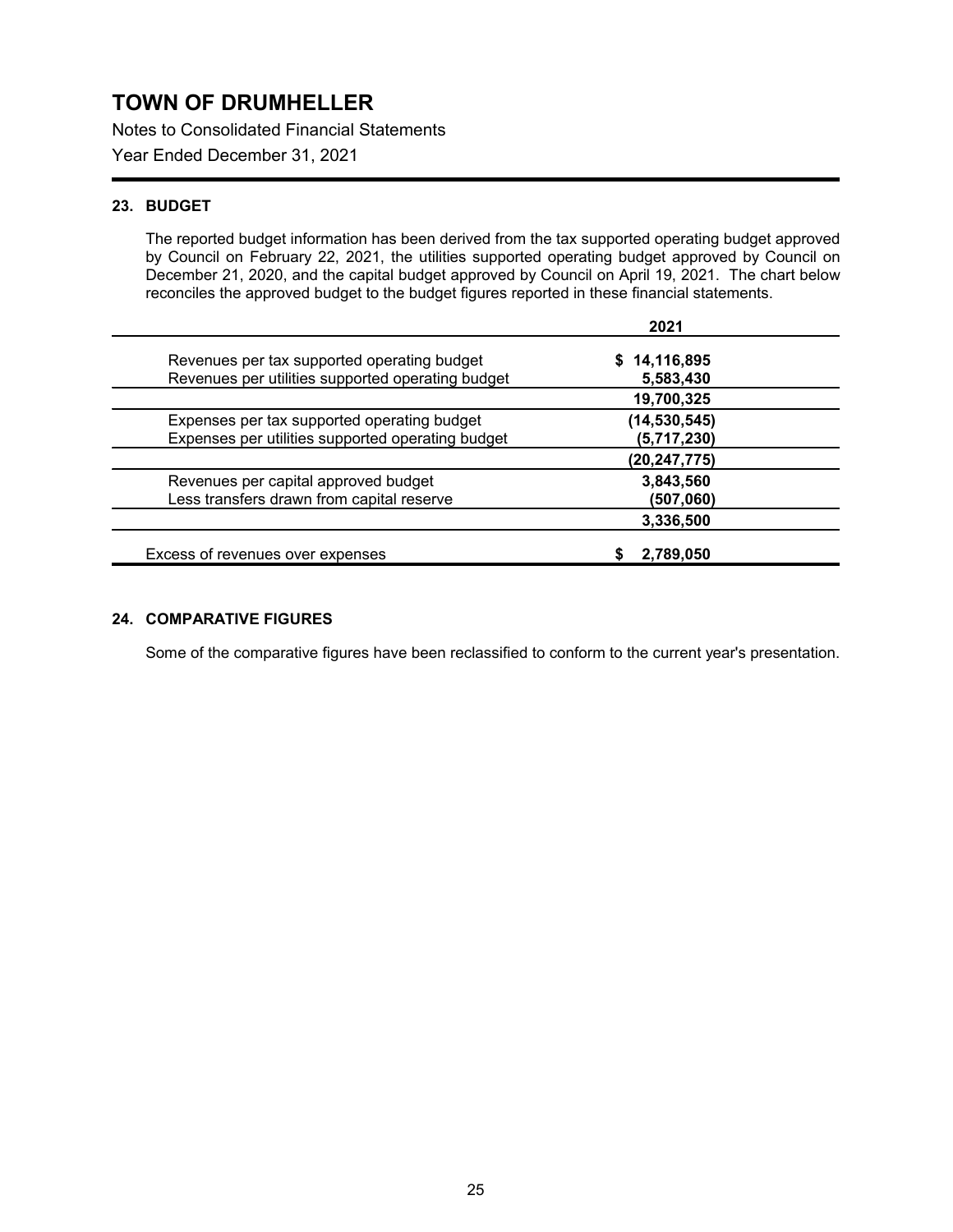Consolidated Segmented Information (Schedule 1) Year Ended December 31, 2021

|                          | Protective<br>Services   | Transportation<br><b>Services</b> | Water and<br>Wastewater  | Waste<br>Management      | Planning and<br>Development | Recreation<br>and Parks | Public<br>Health and<br>Welfare | General<br>Government    |   | <b>Total</b><br>2021 |
|--------------------------|--------------------------|-----------------------------------|--------------------------|--------------------------|-----------------------------|-------------------------|---------------------------------|--------------------------|---|----------------------|
| <b>REVENUES</b>          |                          |                                   |                          |                          |                             |                         |                                 |                          |   |                      |
| Net municpal taxes       | \$                       | \$<br>$\overline{\phantom{0}}$    | \$<br>$\blacksquare$     | \$<br>$\sim$             | \$                          | \$<br>$\sim$            | \$<br>$\blacksquare$            | \$<br>8,988,822          | S | 8,988,822            |
| Government transfers for |                          |                                   |                          |                          |                             |                         |                                 |                          |   |                      |
| operating                | 366,359                  |                                   |                          | $\overline{\phantom{a}}$ | 39,003                      | 60,719                  | 313,045                         | 273,109                  |   | 1,052,235            |
| Government transfers for |                          |                                   |                          |                          |                             |                         |                                 |                          |   |                      |
| capital                  | 6,012,811                | 1,684,788                         | 12,291                   |                          |                             | 219,571                 | $\blacksquare$                  |                          |   | 7,929,461            |
| Sales and user fees      | 329,499                  | 1,768,219                         | 5,702,225                | 128,367                  | 75,309                      | 144,219                 | 36,615                          | 153,678                  |   | 8,338,131            |
| Franchise and            |                          |                                   |                          |                          |                             |                         |                                 |                          |   |                      |
| concessions              | $\overline{\phantom{a}}$ | $\overline{\phantom{a}}$          | $\overline{\phantom{a}}$ | $\overline{\phantom{a}}$ | $\overline{\phantom{a}}$    |                         | $\blacksquare$                  | 1,805,350                |   | 1,805,350            |
| Investment income        |                          | $\overline{\phantom{0}}$          | $\overline{\phantom{0}}$ | $\blacksquare$           |                             |                         | $\overline{\phantom{a}}$        | 332,415                  |   | 332,415              |
| Penalties and costs on   |                          |                                   |                          |                          |                             |                         |                                 |                          |   |                      |
| taxes                    | $\overline{\phantom{a}}$ | $\overline{\phantom{0}}$          | 19,926                   | $\overline{\phantom{a}}$ |                             |                         | $\overline{\phantom{a}}$        | 154,597                  |   | 174,523              |
| <b>Rentals</b>           |                          | 4,500                             |                          | $\blacksquare$           | 73,677                      | 262,204                 |                                 |                          |   | 340,381              |
| Other                    | 961                      | 129,540                           | 91,126                   | $\overline{\phantom{a}}$ | 127,974                     | 19,980                  | 42,198                          | 34,420                   |   | 446,199              |
| Gain on disposal of      |                          |                                   |                          |                          |                             |                         |                                 |                          |   |                      |
| tangible capital assets  | 4,845                    | (45, 191)                         | $\overline{\phantom{a}}$ | $\blacksquare$           | $\overline{\phantom{a}}$    | $\blacksquare$          | 145                             | $\overline{\phantom{a}}$ |   | (40, 201)            |
|                          | 6,714,475                | 3,541,856                         | 5,825,568                | 128,367                  | 315,963                     | 706,693                 | 392,003                         | 11,742,391               |   | 29,367,316           |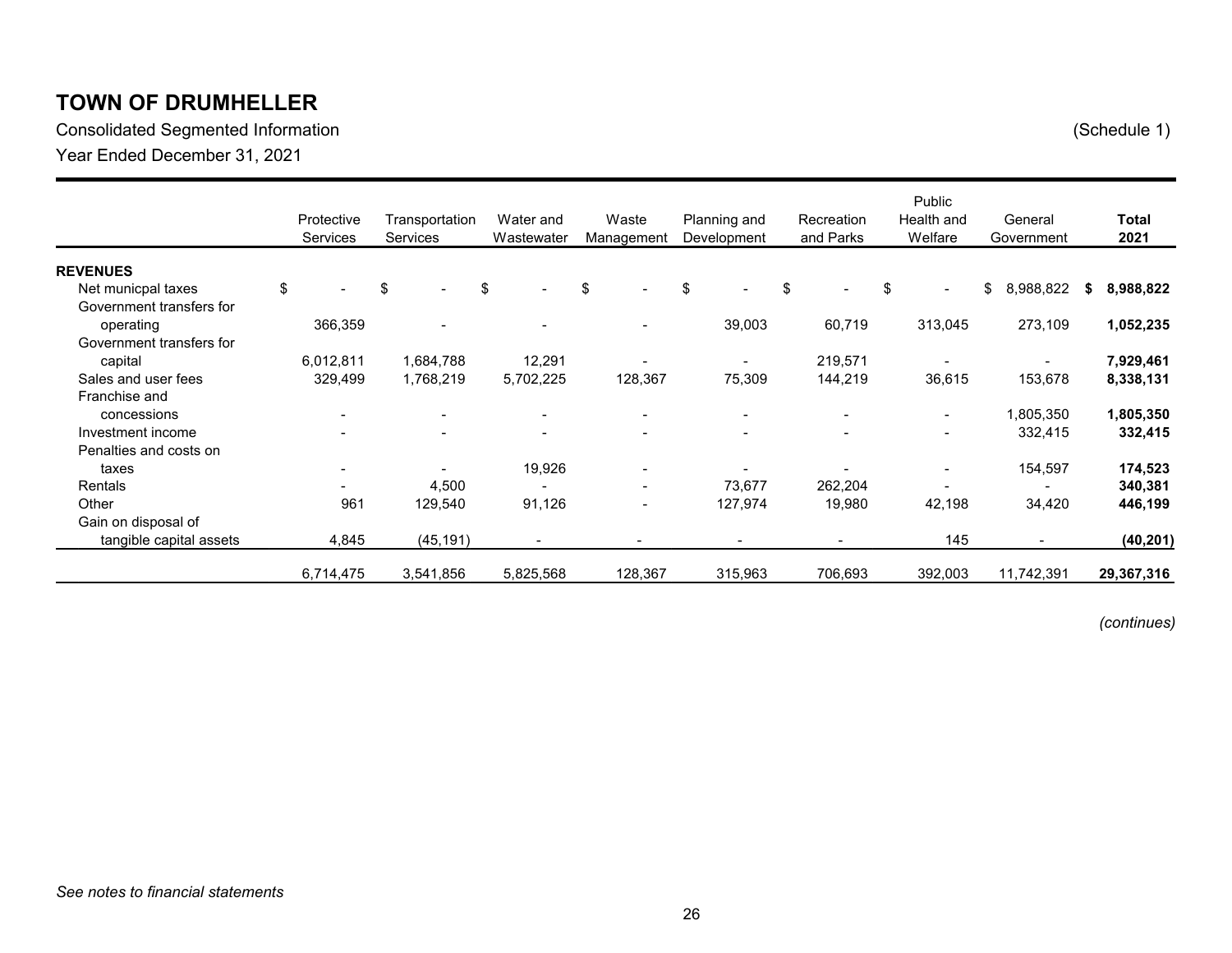Consolidated Segmented Information *(continued)* (Schedule 1) Year Ended December 31, 2021

|                                                       | Protective<br>Services | Transportation<br><b>Services</b> | Water and<br>Wastewater | Waste<br>Management | Planning and<br>Development | Recreation<br>and Parks | Public<br>Health and<br>Welfare | General<br>Government    | Total<br>2021 |
|-------------------------------------------------------|------------------------|-----------------------------------|-------------------------|---------------------|-----------------------------|-------------------------|---------------------------------|--------------------------|---------------|
| <b>EXPENSES (BY OBJECT)</b>                           |                        |                                   |                         |                     |                             |                         |                                 |                          |               |
| Salaries and wages<br>Contracted and                  | 752,771                | 862,761                           | 1,391,796               | 20,398              | 239,429                     | 1,868,081               | 364,810                         | 1,052,504                | 6,552,550     |
| general services                                      | 276,504                | 2,220,302                         | 678,900                 | 370,274             | 195,594                     | 1,007,203               | 114,495                         | 860,653                  | 5,723,925     |
| Amortization                                          | 223,744                | 1,499,961                         | 2,201,646               |                     | 103,900                     | 768,079                 | 4,499                           | 151,464                  | 4,953,293     |
| Purchases from other<br>governments                   | 1,440,852              |                                   |                         |                     |                             |                         |                                 | $\blacksquare$           | 1,440,852     |
| Materials, goods and<br>utilities                     | 64,293                 | 770,368                           | 815,661                 |                     | 44,727                      | 656,784                 | 16,072                          | 85,774                   | 2,453,679     |
| Transfer to local<br>agencies                         | 1,472                  |                                   | $\blacksquare$          | $\blacksquare$      | 205,637                     | 203,558                 | 31,473                          | $\overline{\phantom{0}}$ | 442,140       |
| Interest and bank<br>charges<br>Interest on long term |                        | 5,198                             | 676                     |                     | 87                          | 7,608                   | 49                              | 4,301                    | 17,919        |
| debt                                                  |                        |                                   | 177,618                 |                     |                             | 143,985                 |                                 |                          | 321,603       |
| Other expenses                                        | (105)                  | (1, 523)                          |                         | (127)               | 41,963                      | (860)                   | (115)                           | 90,584                   | 129,817       |
|                                                       | 2,759,531              | 5,357,067                         | 5,266,297               | 390,545             | 831,337                     | 4,654,438               | 531,283                         | 2,245,280                | 22,035,778    |
| (DEFICIENCY) EXCESS OF<br><b>REVENUES OVER</b>        |                        |                                   |                         |                     |                             |                         |                                 |                          |               |
| <b>EXPENSES</b>                                       | \$<br>3,954,944 \$     | $(1,815,211)$ \$                  | 559,271 \$              | $(262, 178)$ \$     | $(515, 374)$ \$             | $(3,947,745)$ \$        | (139,280)\$                     | 9,497,111 \$             | 7,331,538     |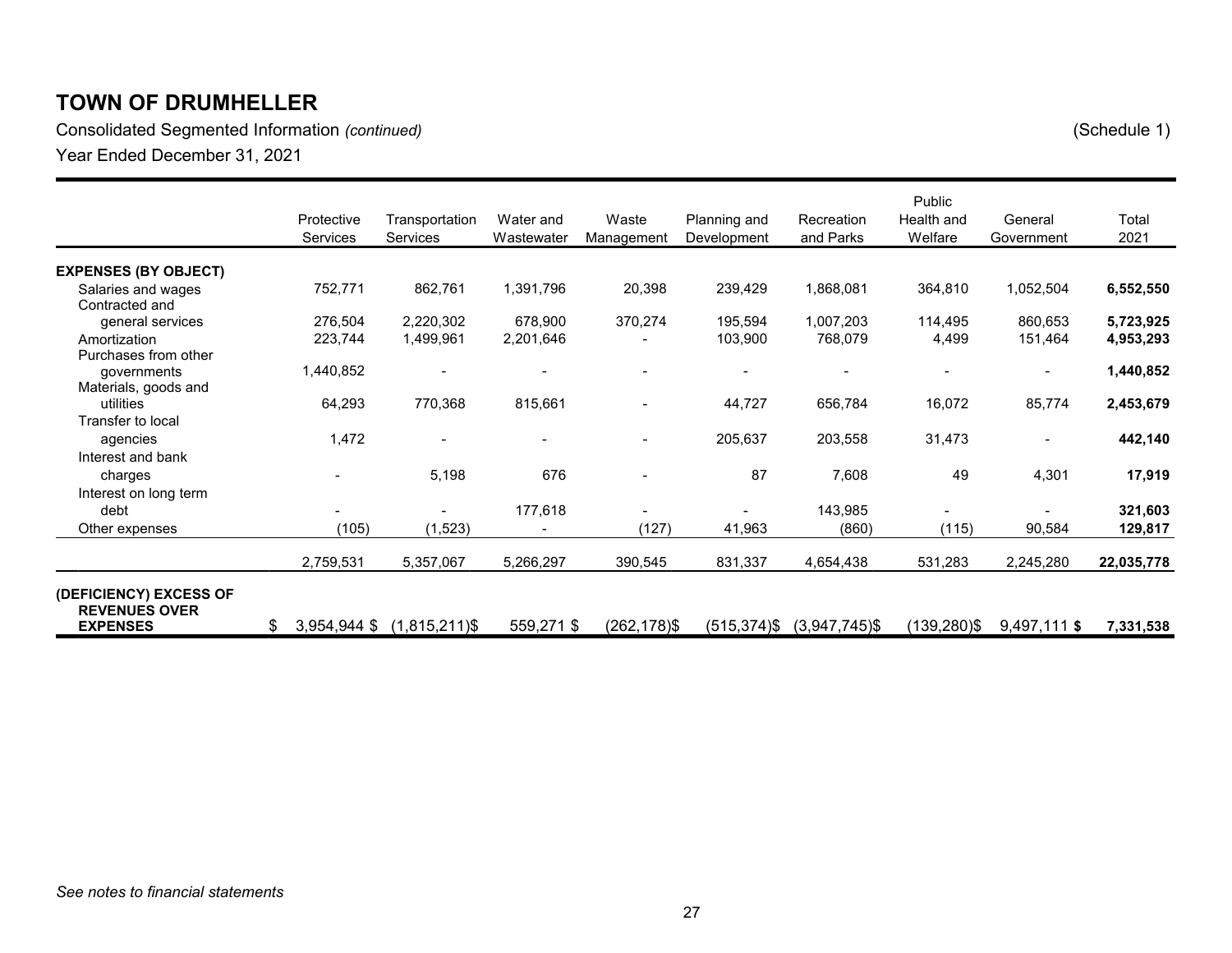Consolidated Segmented Information (Schedule 2) Year Ended December 31, 2020

|                                             |    | Protective<br><b>Services</b> |    |           |                                |    |                          |    |                          |                                |    | Transportation<br><b>Services</b> | Water and<br>Wastewater | Waste<br>Management      |                 | Planning and<br>Development |  | Recreation<br>and Parks |  | Public<br>Health and<br>Welfare |  | General<br>Government | Total<br>2020 |
|---------------------------------------------|----|-------------------------------|----|-----------|--------------------------------|----|--------------------------|----|--------------------------|--------------------------------|----|-----------------------------------|-------------------------|--------------------------|-----------------|-----------------------------|--|-------------------------|--|---------------------------------|--|-----------------------|---------------|
| <b>REVENUES</b>                             |    |                               |    |           |                                |    |                          |    |                          |                                |    |                                   |                         |                          |                 |                             |  |                         |  |                                 |  |                       |               |
| Net municpal taxes<br>Government transfers  | \$ |                               | \$ |           | \$<br>$\overline{\phantom{a}}$ | \$ |                          | \$ |                          | \$<br>$\overline{\phantom{0}}$ | \$ | $\blacksquare$                    | \$                      | 8,937,148                | \$<br>8,937,148 |                             |  |                         |  |                                 |  |                       |               |
| for operating<br>Government transfers       |    | 1,191,525                     |    |           |                                |    | $\blacksquare$           |    | 248,475                  | 29,400                         |    | 398,373                           |                         | 75,655                   | 1,943,428       |                             |  |                         |  |                                 |  |                       |               |
| for capital                                 |    | 4,181,327                     |    | 1,239,840 | 448,315                        |    | $\blacksquare$           |    | 3,938,329                | 117,047                        |    | $\overline{\phantom{a}}$          |                         |                          | 9,924,858       |                             |  |                         |  |                                 |  |                       |               |
| Sales and user fees                         |    | 310,340                       |    | 254,058   | 5,416,861                      |    | 123,926                  |    | 71,209                   | 268,887                        |    | 39,361                            |                         | 141,560                  | 6,626,202       |                             |  |                         |  |                                 |  |                       |               |
| Franchise and<br>concessions                |    | $\overline{\phantom{a}}$      |    | -         | $\overline{\phantom{a}}$       |    | $\blacksquare$           |    | $\overline{\phantom{a}}$ |                                |    | $\blacksquare$                    |                         | 1,801,955                | 1,801,955       |                             |  |                         |  |                                 |  |                       |               |
| Investment income<br>Penalties and costs on |    |                               |    |           | $\overline{\phantom{a}}$       |    | $\overline{\phantom{0}}$ |    |                          |                                |    | $\overline{\phantom{a}}$          |                         | 586,733                  | 586,733         |                             |  |                         |  |                                 |  |                       |               |
| taxes                                       |    | $\overline{\phantom{a}}$      |    |           | 18,936                         |    | $\overline{\phantom{a}}$ |    |                          |                                |    | $\blacksquare$                    |                         | 119,020                  | 137,956         |                             |  |                         |  |                                 |  |                       |               |
| <b>Rentals</b>                              |    |                               |    | 4,250     |                                |    |                          |    | 48,076                   | 220,970                        |    |                                   |                         |                          | 273,296         |                             |  |                         |  |                                 |  |                       |               |
| Other<br>Gains (losses) on                  |    | 13,078                        |    | 5,821     | 95,724                         |    | 62                       |    | 101,431                  | 17,036                         |    | 21,571                            |                         | 39,376                   | 294,099         |                             |  |                         |  |                                 |  |                       |               |
| disposal of assets                          |    | 11,500                        |    | 8,789     |                                |    | $\overline{\phantom{a}}$ |    | $\blacksquare$           | 18,640                         |    | $\overline{\phantom{a}}$          |                         | $\overline{\phantom{a}}$ | 38,929          |                             |  |                         |  |                                 |  |                       |               |
|                                             |    | 5,707,770                     |    | 1,512,758 | 5,979,836                      |    | 123,988                  |    | 4,407,520                | 671,980                        |    | 459,305                           |                         | 11,701,447               | 30,564,604      |                             |  |                         |  |                                 |  |                       |               |